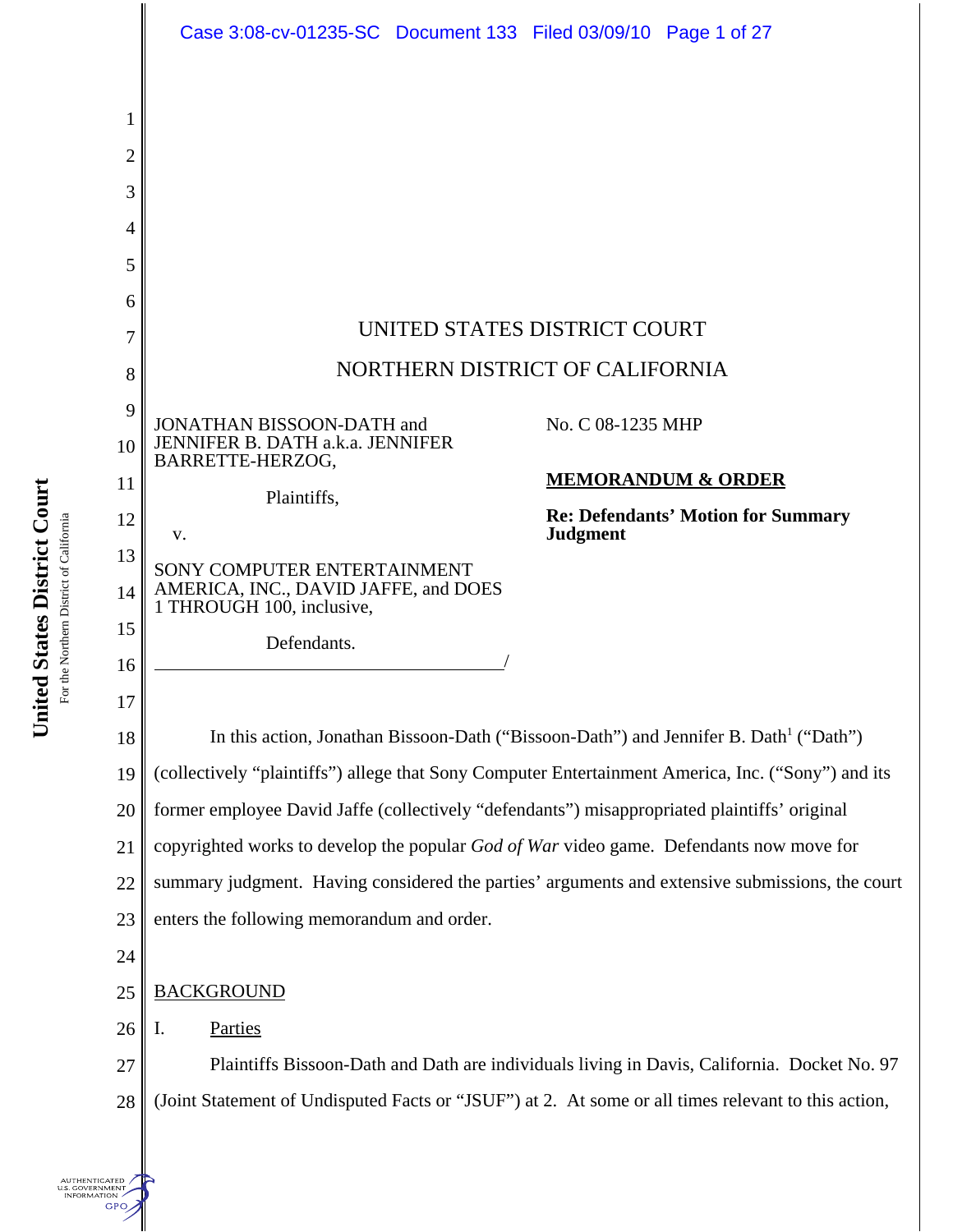#### Case 3:08-cv-01235-SC Document 133 Filed 03/09/10 Page 2 of 27

Dath acted as an agent for Bissoon-Dath. Docket No. 84 (Bissoon-Dath Dec.)  $\P$  22-24. Defendant Sony is a corporation headquartered in Foster City, California, which distributes PlayStation 2 and PlayStation Portable ("PSP") video game consoles and related games. JSUF at 2; Docket No. 1 (Complaint) ¶¶ 6-8. Defendant Jaffe was at all times relevant to this action an employee of Sony. He was the lead designer of the *God of War* video game, which Sony commercially launched in March 2005.<sup>2</sup> Docket No. 35 (Jaffe Dec.) ¶ 3-4; Docket No. 33 (Becker Dec.) ¶ 5.

II. Plaintiffs' Works

1

2

3

4

5

6

7

8

9

10

11

12

13

14

15

Plaintiffs allege defendants infringed their copyrights to one or more of five specific works. These include two treatments, "Theseus: A Screenplay Treatment" ("Theseus") and "The Adventures of Owen" ("Owen"), and two screenplays, "Olympiad Version A" ("Olympiad A") and "Olympiad" ("Olympiad"). Bissoon-Dath Dec. ¶ 10. "Owen" included an original illustrated map of the "Island at the Edge of the Living World" ("the map"), which was created by Dath with input from Bissoon-Dath in February or March 2002. *Id.* ¶ 21; Docket No. 85 (Dath Dec.) ¶ 21. The five works, including the map, are collectively referred to herein as "plaintiffs' works." Plaintiffs began distributing the works in January or February 2002. Bissoon-Dath Dec. ¶¶ 20-22 & 24.

16 17 18 19 20 21 22 23 24 25 26 27 With certain variations, each of plaintiffs' works tells a similar story. The works open with a Spartan attack on Athens led by the Spartan co-king and/or general Gaylon and the Spartan colonel Balzak. Docket No. 44 (Oliver Moving Dec.), Exh. D ("Owen") at 6; *id.*, Exh. E ("Theseus") at 5; *id.*, Exh. F ("Olympiad") at 4; *id.*, Exh. G ("Olympiad A") at 5. It is later revealed that the Spartan kings are loyal to the god Ares. *See* Olympiad at 50 (The Spartan solders "must only obey one cause . . . the honor and glory of following their kings in the service of Ares."); *id.* at 86 (The Spartan kings "get the soldiers to do whatever they want by brainwashing them into believing that the war god, Ares, is the one true god."); *see also* Olympiad A at 52; Owen at 7; Theseus at 23. As the temporarily beaten Spartan army retreats from Athens, the gods gather and discuss the situation, with Zeus and Athena expressing distaste for the state of war in Greece. Olympiad at 12-13; Olympiad A at 13; Owen at 7; Theseus at 9. In order to restore peace, Zeus decides to order all Greece to declare a truce and participate in an Olympiad. Olympiad at 13; Olympiad A at 14; Owen

United States District Court **United States District Court** For the Northern District of California For the Northern District of California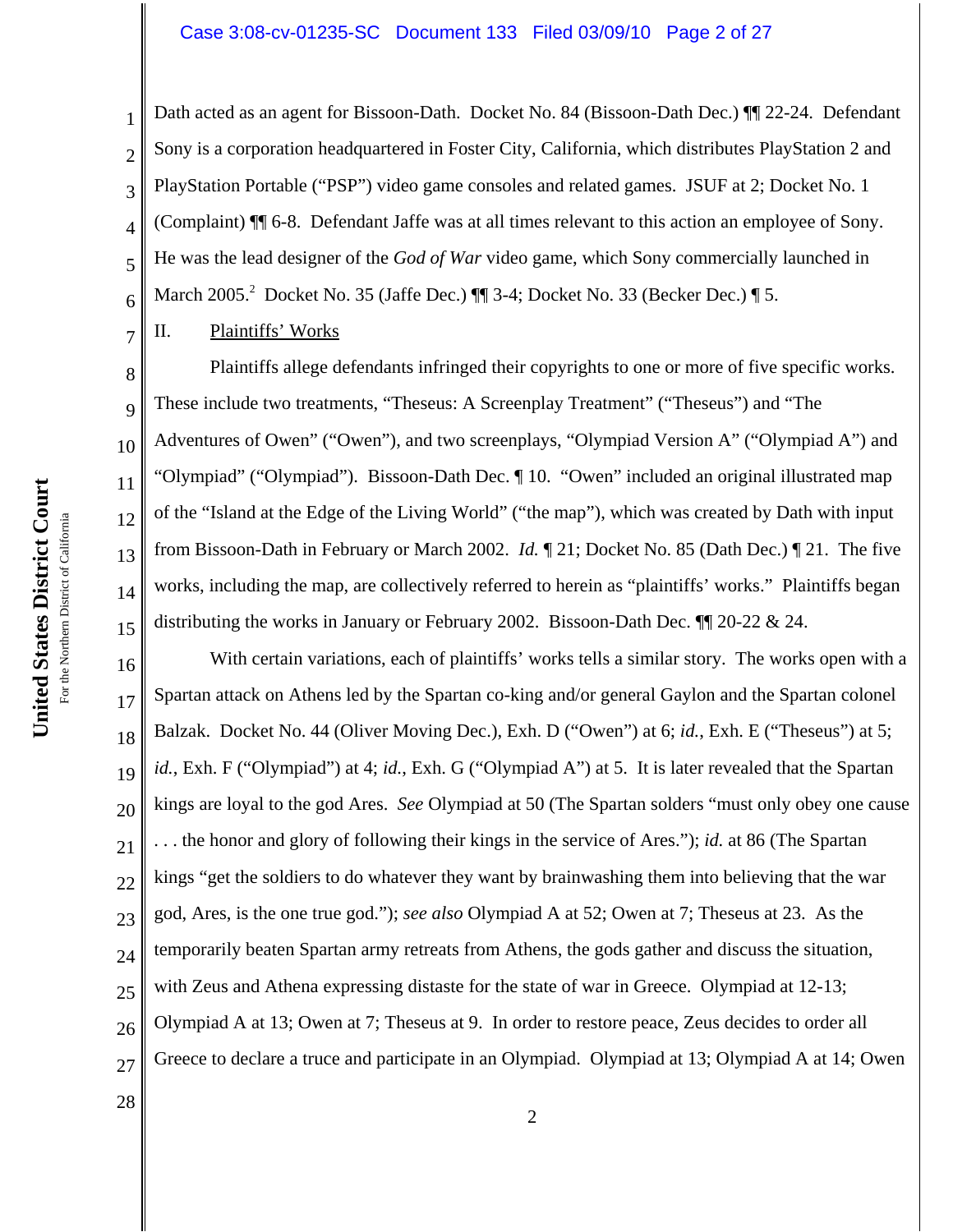#### Case 3:08-cv-01235-SC Document 133 Filed 03/09/10 Page 3 of 27

at 7; Theseus at 9. When Ares and Apollo (and Hermes, in three of the works) object to the plan, the gods agree that Zeus will instead choose a mortal whose quest will be to convince Athens and Sparta to declare a truce. Olympiad at 14-15, 19; Olympiad A at 14-17; Owen at 7; Theseus at 9.

4 5 6 7 8 9 10 11 12 13 14 15 16 17 18 19 20 21 22 23 24 25 The champion is informed of the quest by a magical nymph before being sent to Athens and then sent forth by the Athenian Council to perform a series of tasks culminating in the truce and the Olympic Games. Olympiad at 19, 35; Olympiad A at 20-21, 37; Owen at 8, 9; Theseus at 10, 13. During his quest, the champion must capture the Nemean Lion, rescue a hostage from the Amazons, rescue a hostage held by Hades in the underworld (in "Owen" and "Theseus" only) and convince Sparta to participate in the truce. Olympiad at 36, 44, 50; Olympiad A at 38, 46, 52; Owen at 10, 12; Theseus at 13, 16, 19. A truce is eventually declared and the Olympic Games are held in Sparta. Olympiad at 57; Olympiad A at 59; Owen at 13; Theseus at 21. While the games are in progress, Sparta secretly attacks Athens. Olympiad at 81; Olympiad A at 83; Owen at 16; Theseus at 19-20. In the end, the protagonist is crowned the Olympic champion, the Spartan co-kings (or General and Dictator, in "Owen" and "Theseus") are removed from power, and the sneak attack on Athens is thwarted. Olympiad at 102, 104; Olympiad A at 104, 106; Owen at 19; Theseus at 41-43. In "Owen," Zeus orders the Spartans to adopt democracy and lift the siege of Athens. Owen at 19. In "Theseus," the Spartan royal guard champion, tired of the sacrifice of justice and freedom in service to Ares, first seizes the Spartan Dictator and then convinces the Spartan army to withdraw from Athens. Theseus at 42-43. In "Olympiad" and "Olympiad A," the stadium crowd overwhelms the Spartans and "an army of the united people of Greece" liberates Athens. Olympiad at 104; Olympiad A at 106. Peace and democracy then reign over Greece. *See* Olympiad at 104 ("Sparta, never again, threatened [sic] the rest of Greece, which enjoyed the longest period of peace and prosperity in its history, as city after city adopted the Athenian political system called . . . democracy.") (ellipsis in original); *see also* Olympiad A at 106; Owen at 20; Theseus at 43. III. Defendants' *God of War* Video Game

26 27 *God of War* is a multi-hour video game. JSUF at 3. Sony released *God of War* in March 2005. *Id.* The game is rated "M" for a "MATURE 17+" audience. *Id.* at 5.

United States District Court **United States District Court** For the Northern District of California For the Northern District of California

28

1

2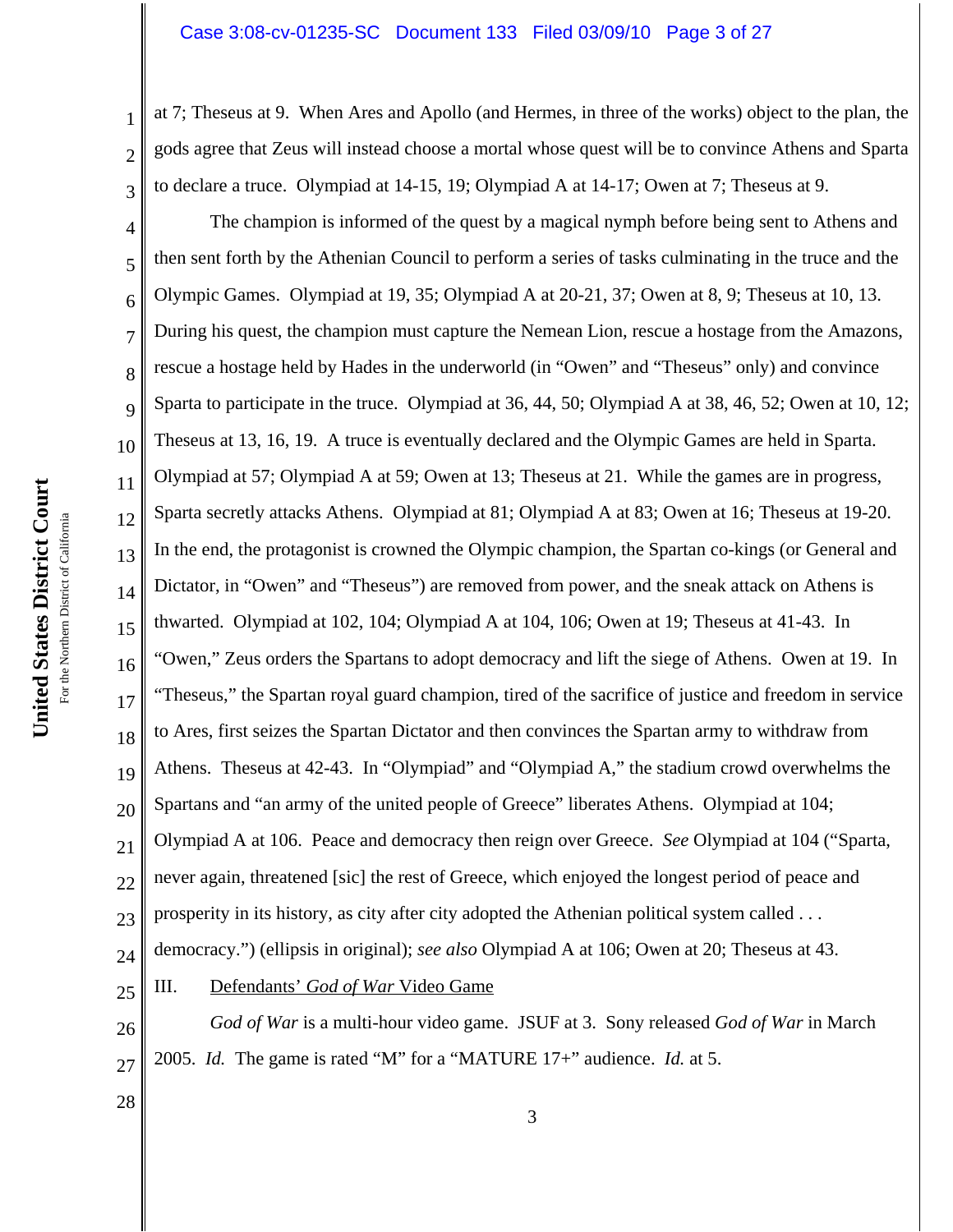#### Case 3:08-cv-01235-SC Document 133 Filed 03/09/10 Page 4 of 27

1 2 3 4 5 6 7 8 9 10 11 12 13 14 15 In the game, also set in ancient Greece, the warrior Kratos fights myriad human and mythical opponents and ultimately replaces Ares as the god of war. Oliver Moving Dec., Exh. W (Merged Script) at  $45<sup>3</sup>$  In a series of flashbacks, the player learns that Kratos was once a captain in the Spartan military but rose to command an entire army. *Id.* at 15. With his army almost annihilated and a barbarian king about to kill him, Kratos offered his life to Ares in exchange for the destruction of his enemies. *Id.* at 22-23. Thereafter, Kratos led armies in conquest, serving Ares as "a beast, his humanity robbed," until Ares tricked Kratos into killing and burning his own wife and child. *Id.* at 29, 31. Kratos then rejected Ares and began serving other gods, hoping they would relieve his nightmares of his family's murder. *Id.* at 4. The action of *God of War* game-play begins with Kratos awakening from a nightmare and imploring a statue of Athena to relieve his nightmares. *Id.* Speaking through the statue, Athena offers divine forgiveness to Kratos if he kills Ares. *Id.* The game manual includes a gathering-of-the-gods scene that explains Athena's request: Zeus, Athena and Ares are gathered to discuss Kratos, and Athena complains that Ares is preparing forces to attack Athens. Jaffe Dec., Exh. E (Game Manual) at 3. This scene does not appear in the game itself.

16 17 18 19 20 21 22 23 24 25 26 27 Having accepted Athena's offer, Kratos travels to Athens and finds that Ares is attacking the city with an army of mythical beasts including Minotaurs and Zombies. *Id.* at 6-7. The Oracle in Athens tells Kratos he must find Pandora's Box, the only weapon capable of killing Ares. *Id.* at 16. At the edge of the Desert of Lost Souls, a statue of Athena informs Kratos that he must cross the desert, following and then killing four Sirens to do so, and find a Titan crawling around the desert with the Temple of Pandora chained to his back. *Id.* at 17-18. Liberally extinguishing his adversaries with his "Blades of Chaos," Kratos quests to find Pandora's Box. He locates it and is dragging it out of the temple when Ares, still attacking Athens but aware of Kratos' achievement, launches a column that impales Kratos*. Id.* at 32-33. Kratos dies and begins to fall to the underworld, but he scrambles onto the stairway leading into Hades and crawls back to life through a grave near Athens. *Id.* at 35-36. There he recovers Pandora's Box from Ares, opens the lid and becomes a giant, and defeats Ares in battle. *Id.* at 38, 42. Later, Kratos attempts suicide by jumping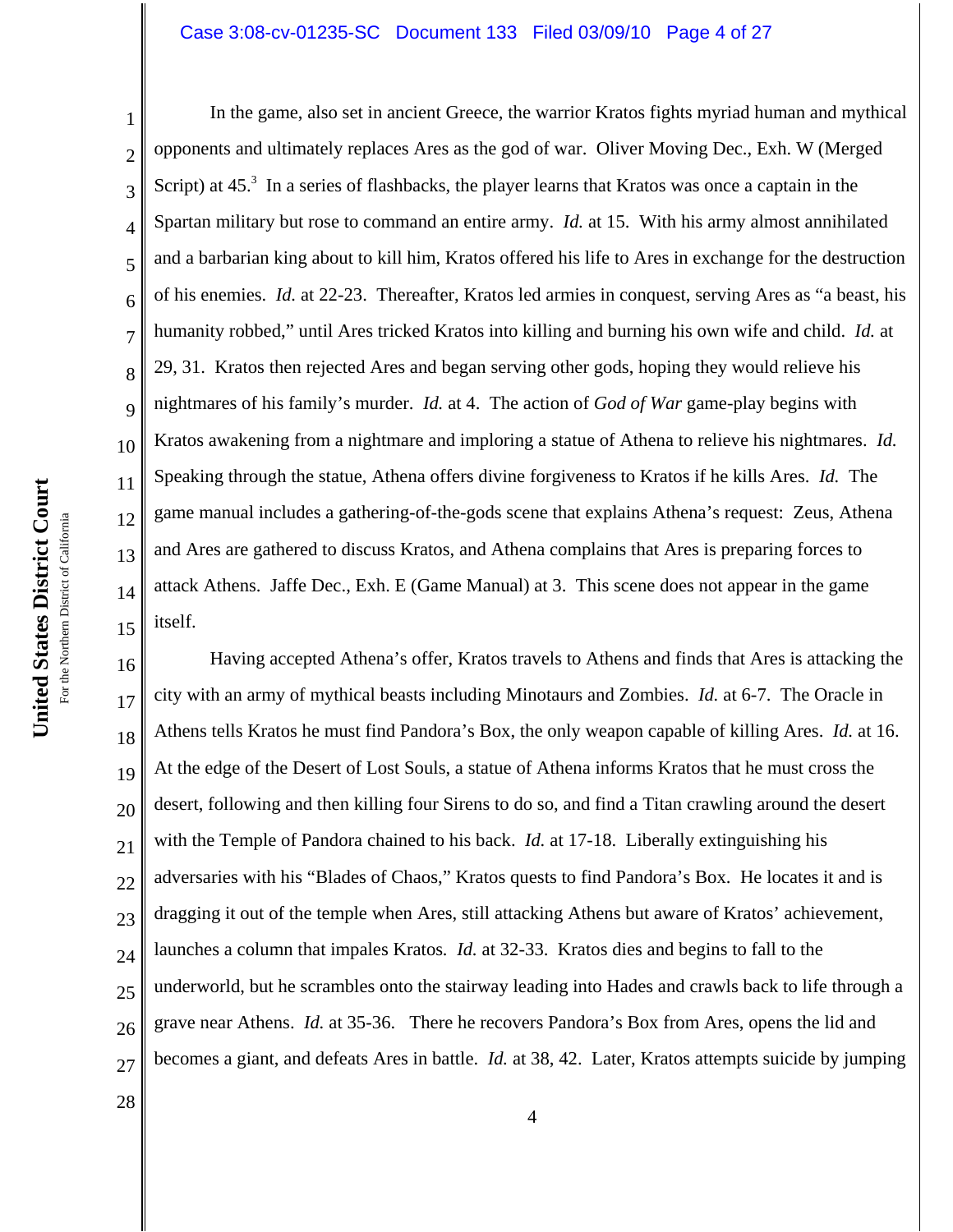off a cliff into the sea because the gods, despite forgiving him for murdering his family, did not relieve his nightmares. *Id.* at 43-44. He is then lifted from the sea and directed up a flight of stairs to assume the now-vacant throne of the god of war, from whence he oversees various modern wars, including World War II and the Vietnam war. *Id.* at 44-45. Bonus scenes reveal that Kratos is actually the son of Zeus and a mortal woman who moved to Sparta when driven out of her village, that Kratos had a weaker brother who died when turned out by the Spartans, and that the ruins of Pandora's Temple were discovered in modern times. *Id.* at 48-49, 50.

IV. Procedural History

1

2

3

4

5

6

7

8

12

13

28

9 10 11 Plaintiffs initiated this action in February 2008. The parties stipulated to a number of continuances to pursue alternative dispute resolution. The parties did not reach a settlement, and defendants thereafter filed the instant motion for summary judgment.

### LEGAL STANDARD

14 15 16 17 18 19 20 21 22 23 24 25 Summary judgment may be granted only when, drawing all inferences and resolving all doubts in favor of the non-moving party, there are no genuine issues of material fact and the moving party is entitled to judgment as a matter of law. Fed. R. Civ. P. 56(c); *see generally Anderson v. Liberty Lobby, Inc.*, 477 U.S. 242, 247-255 (1986). A fact is "material" if it may affect the outcome of the proceedings, and an issue of material fact is "genuine" if the evidence is such that a reasonable jury could return a verdict for the non-moving party. *Id.* at 248. The court may not make credibility determinations. *Id.* at 255. The moving party bears the burden of identifying those portions of the pleadings, discovery and affidavits that demonstrate the absence of a genuine issue of material fact. *Celotex Corp. v. Catrett*, 477 U.S. 317, 323 (1986). Once the moving party meets its initial burden, the non-moving party must go beyond the pleadings and, by its own affidavits or discovery, set forth specific facts showing that there is a genuine issue for trial. Fed R. Civ. P. 56(e); *see Anderson*, 477 U.S. at 250.

26 27 "Although summary judgment is not highly favored on questions of substantial similarity in copyright cases, summary judgment is appropriate if the court can conclude, after viewing the

United States District Court **United States District Court** For the Northern District of California For the Northern District of California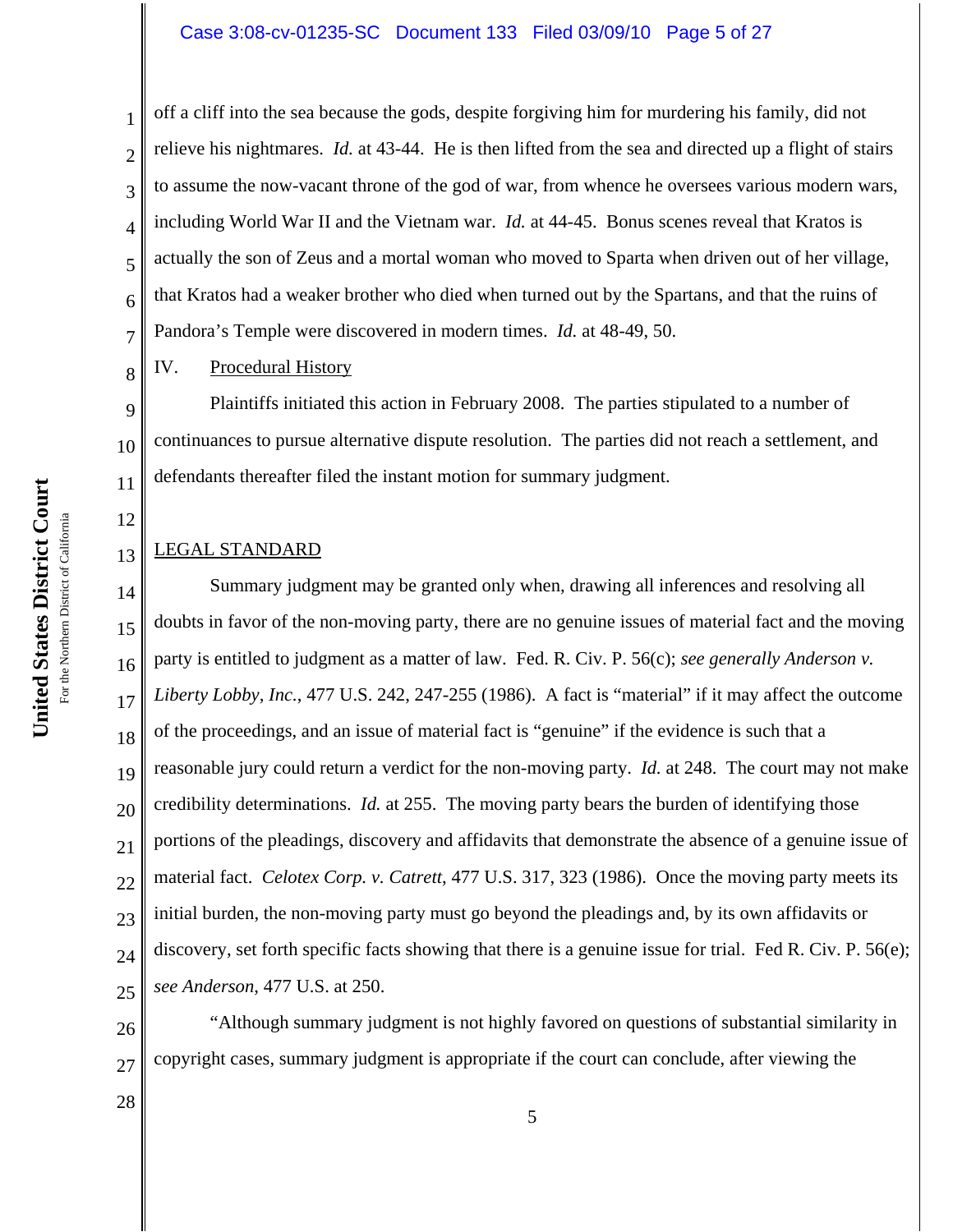#### Case 3:08-cv-01235-SC Document 133 Filed 03/09/10 Page 6 of 27

2 3 4 5 6 7 8 evidence and drawing inferences in a manner most favorable to the non-moving party, that no reasonable juror could find substantial similarity of ideas and expression." *Shaw v. Lindheim*, 919 F.2d 1353, 1355 (9th Cir. 1990) (quoting *Narell v. Freeman*, 872 F.2d 907, 909-10 (9th Cir. 1989)). "Where reasonable minds could differ on the issue of substantial similarity, however, summary judgment is improper." *Id.* (citations omitted). The Ninth Circuit "ha[s] frequently affirmed summary judgment in favor of copyright defendants on the issue of substantial similarity." *Funky Films, Inc. v. Time Warner Entm't Co., L.P.*, 462 F.3d 1072, 1077 (9th Cir. 2006) (citations omitted).

#### 10 DISCUSSION

1

9

11 12 13 14 15 16 17 18 19 20 21 Plaintiffs have advanced claims for copyright infringement, contributory copyright infringement and unfair business practices in violation of section 17200 of the California Business and Professions Code. The allegations of copyright infringement form the basis for the latter two claims. Under the Copyright Act, as amended in 1976, "copyright protection subsists . . . in original works of authorship fixed in any tangible medium of expression . . . from which they can be perceived, reproduced, or otherwise communicated . . . ." 17 U.S.C. § 102(a). To prevail on a claim of copyright infringement, a plaintiff must show that (1) he or she owns a valid copyright in the work in question and (2) that the defendant copied protected elements of that work. *Cavalier v. Random House*, 297 F.3d 815, 822 (9th Cir. 2002). Defendants do not dispute that plaintiffs' works are original works of authorship for purposes of the Copyright Act or that plaintiffs own a valid copyright in those works.

22 23 24 25 26 27 A plaintiff may establish copying either (1) by presenting direct evidence of copying or (2) by showing that the defendant had access to the work and that the works at issue are substantially similar. *Id.* Plaintiffs have not presented direct evidence of copying and so seek to establish copying with a showing of access and substantial similarity. Access may be established by showing that the defendant had a reasonable possibility to view the plaintiff's work. *Three Boys Music Corp. v. Bolton*, 212 F.3d 477, 482 (9th Cir. 2000). Such a possibility can arise either where there has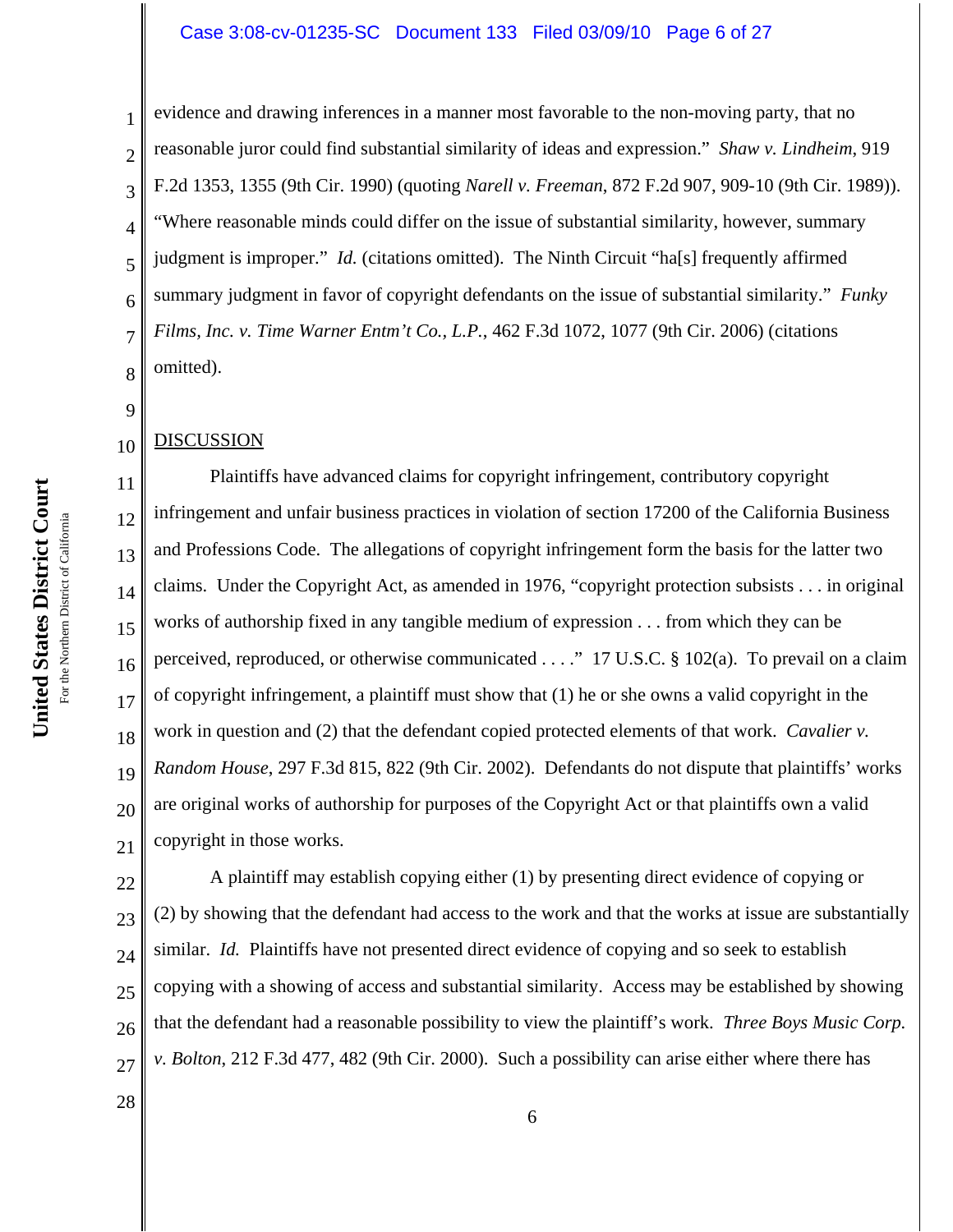#### Case 3:08-cv-01235-SC Document 133 Filed 03/09/10 Page 7 of 27

been wide dissemination of a plaintiff's work or where there is a particular chain of events linking the work to the defendant. *Id.* The evidence must rise beyond mere speculation or a bare possibility, but it may be proved circumstantially such as by showing a chain of events linking the plaintiff's work and the defendant's alleged access. *Id.* The Ninth Circuit applies an "inverse ratio rule," requiring a "lower standard of proof of substantial similarity when a high degree of access is shown." *Rice v. Fox Broad. Co.*, 330 F.3d 1170, 1178 (9th Cir. 2003). Absent evidence of access, a "striking similarity" between the works may give rise to a permissible inference of copying. *Baxter v. MCA, Inc.*, 812 F.2d 421, 423 (9th Cir. 1987) (citations omitted).

9 10 11 12 13 14 15 16 17 18 19 20 21 Substantial similarity is analyzed using a two-part test with "extrinsic" and "intrinsic" components. *Apple Computer, Inc. v. Microsoft Corp.*, 35 F.3d 1435, 1442 (9th Cir. 1994). "[T]he extrinsic test . . . objectively considers whether there are substantial similarities in both ideas and expression." *Id.* The extrinsic test requires a comparison of specific, concrete elements, focusing on "articulable similarities between the plot, themes, dialogue, mood, settings, pace, characters, and sequence of events." *Funky Films*, 462 F.3d at 1077 (quoting *Kouf v. Walt Disney Pictures & Television*, 16 F.3d 1042, 1045 (9th Cir. 1994)). Analytic dissection of a work and expert testimony are appropriate to the extrinsic test. *Smith v. Jackson*, 84 F.3d 1213, 1218 (9th Cir. 1996). The intrinsic prong "test[s] for similarity of expression from the standpoint of the ordinary reasonable observer, with no expert assistance." *Funky Films*, 462 F.3d at 1077. On summary judgment, only the extrinsic test is relevant: if the plaintiff satisfies the extrinsic test, the intrinsic test's subjective inquiry must be left to the jury and summary judgment must be denied. *Smith v. Jackson*, 84 F.3d at 1218; *Kouf*, 16 F.3d at 1045.

22 23 24 25 26 27 "Because only those elements of a work that are protectable and used without the author's permission can be compared when it comes to the ultimate question of illicit copying, [the court] use[s] analytic dissection to determine the scope of copyright protection before works are considered 'as a whole.'" *Apple Computer*, 35 F.3d at 1443. Copyright law protects a writer's expression of ideas, but not the ideas themselves. *Kouf*, 16 F.3d at 1045. "General plot ideas are not protected by copyright law; they remain forever the common property of artistic mankind." *Berkic v. Crichton*,

1

2

3

4

5

6

7

8

28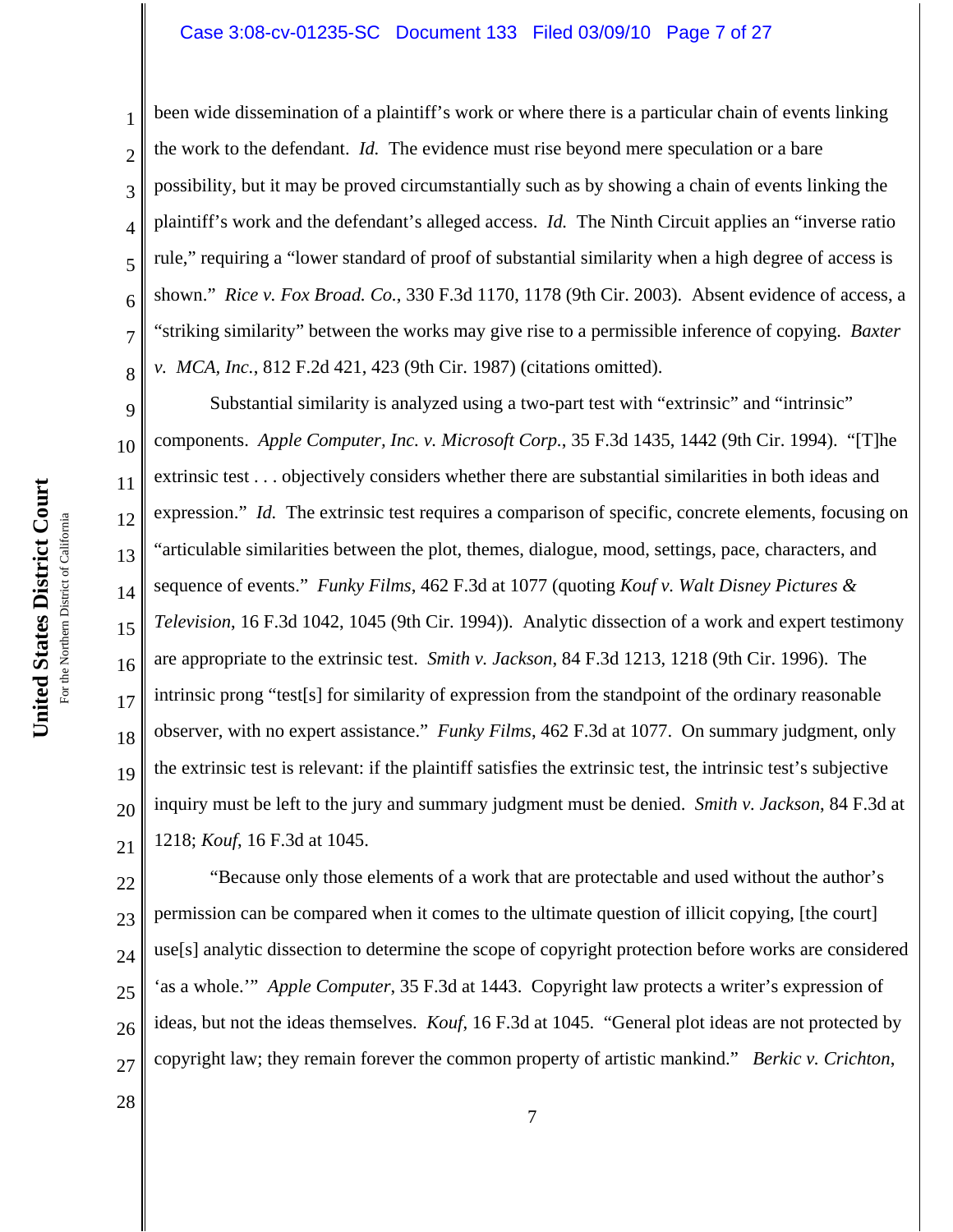### Case 3:08-cv-01235-SC Document 133 Filed 03/09/10 Page 8 of 27

1

2 3 4 5 761 F.2d 1289, 1293 (9th Cir. 1985). Nor does copyright law protect "scenes a faire," scenes that flow naturally from unprotectable basic plot premises. *Id.*; *See v. Durang*, 711 F.2d 141, 143 (9th Cir. 1983). "[P]rotectable expression includes the specific details of an author's rendering of ideas, or 'the actual concrete elements that make up the total sequence of events and the relationships between the major characters.'" *Metcalf v. Bochco*, 294 F.3d 1069, 1074 (9th Cir. 2002) (quoting *Berkic*, 761 F.2d at 1293). "However, the presence of so many generic similarities and the common patterns in which they arise [can help to] satisfy the extrinsic test. The particular sequence in which an author strings a significant number of unprotectable elements can itself be a protectable element." *Id.*

The parties have briefed both the issues of access and substantial similarity. The court concludes below that no reasonable juror could find substantial similarity of ideas and expression, even if access to all of plaintiffs' works were proven. Accordingly, the court does not reach the question of access.

### I. Preliminary Matters

17 18 19 20 21 22 23 Plaintiffs have filed a motion under Federal Rule of Civil Procedure 56(f) for denial or continuance of the motion for summary judgment pending further discovery. At an August 25, 2008, case management conference, the court limited the parties to five depositions per side. Docket No. 17 (minute order). Plaintiffs now assert that they require additional depositions before proceeding with the motion. Notably, the requested additional depositions each pertain to the question of access. Even if access could be proved, plaintiffs' copyright infringement claim can be readily adjudicated based on the lack of substantial similarity; accordingly, it would waste the litigants' resources to allow further discovery relating to the access prong. The Rule 56(f) motion is DENIED.

24 25 26 27 Plaintiffs have also filed several objections to evidence presented by defendants. Plaintiffs object to the declaration of David Jaffe on several grounds. To the extent Jaffe opines about the contents of Edith Hamilton's *Mythology: Timeless Tales of Gods and Heroes*, excerpts of which are appended to the declaration, plaintiffs' motion is GRANTED pursuant to Federal Rule of Evidence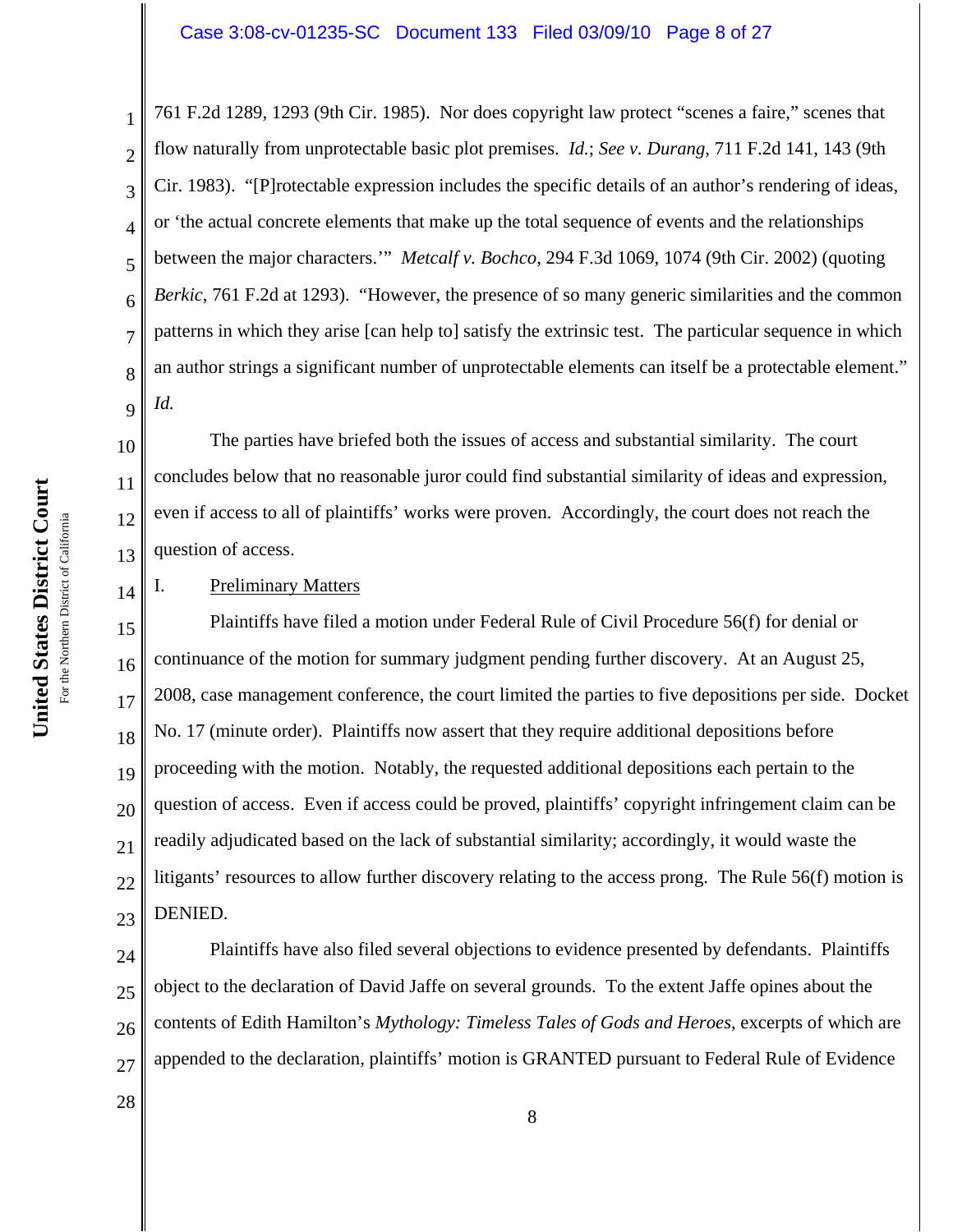#### Case 3:08-cv-01235-SC Document 133 Filed 03/09/10 Page 9 of 27

2 3 4 5 6 7 8 9 10 12 1002 (the "best evidence" rule), and the court strikes Jaffe's testimony. The court DENIES plaintiffs' motion to strike the Hamilton excerpts themselves, as they are admissible as a learned treatise. See Fed. R. Evid. 803(18).<sup>4</sup> Plaintiffs also ask the court to strike certain statements by Jaffe on the basis that he is improperly offering an expert opinion. For example, Jaffe stated, "I am familiar with many stock and common cinematic uses of deserts, valleys, chasms, and hell and the Underworld in *Edith Hamilton*, *Wonder Woman*, *Dante's Inferno*, *Indiana Jones and the Temple of Doom*, and *Clash of the Titans*." According to plaintiff, Jaffe is here relying on "his specialized knowledge of popular culture references," a concept that is probably oxymoronic. The notion that a witness must submit an expert report before being allowed to opine that Dante wrote about hell strikes the court as rather silly. However, because the court does not in any event rely on Jaffe's characterizations, the motion to strike these characterizations is GRANTED. The remaining challenged portions of the Jaffe declaration are not relied upon by the court.

13 14 15 16 17 18 Plaintiffs' motion to strike two paragraphs from the declaration of Allan Becker is GRANTED because his statements rely upon hearsay statements. The motion to strike paragraph 19 of the Oliver declaration is DENIED, and the motion to strike paragraphs 40 through 59 of that declaration is GRANTED. The motion to strike paragraph 7 of the Stein declaration, paragraph 10 of the Fay declaration and paragraph 10 of the Krawczyk declaration is DENIED; however, the court does not rely upon these statements.

19 20 21 22 23 24 25 26 Plaintiffs also challenge the declaration of defendants' expert Dr. Richard P. Martin on the grounds that his opinions are based on an incorrect legal standard which might have improperly "colored" his methodology. In fact, Martin does not discuss the legal standard for copyright infringement at all. He notes that his analysis applies "the Comparative Method" and clearly explains how it differs from the "Source Analysis" method used by plaintiffs' expert, Dr. Anthony W. Bulloch. To the extent the court has considered Martin's testimony, it has done so for his knowledge of particular myths and their elements, not to answer the ultimate legal questions at issue. Accordingly, plaintiff's motion is DENIED.

- 27
- 28

1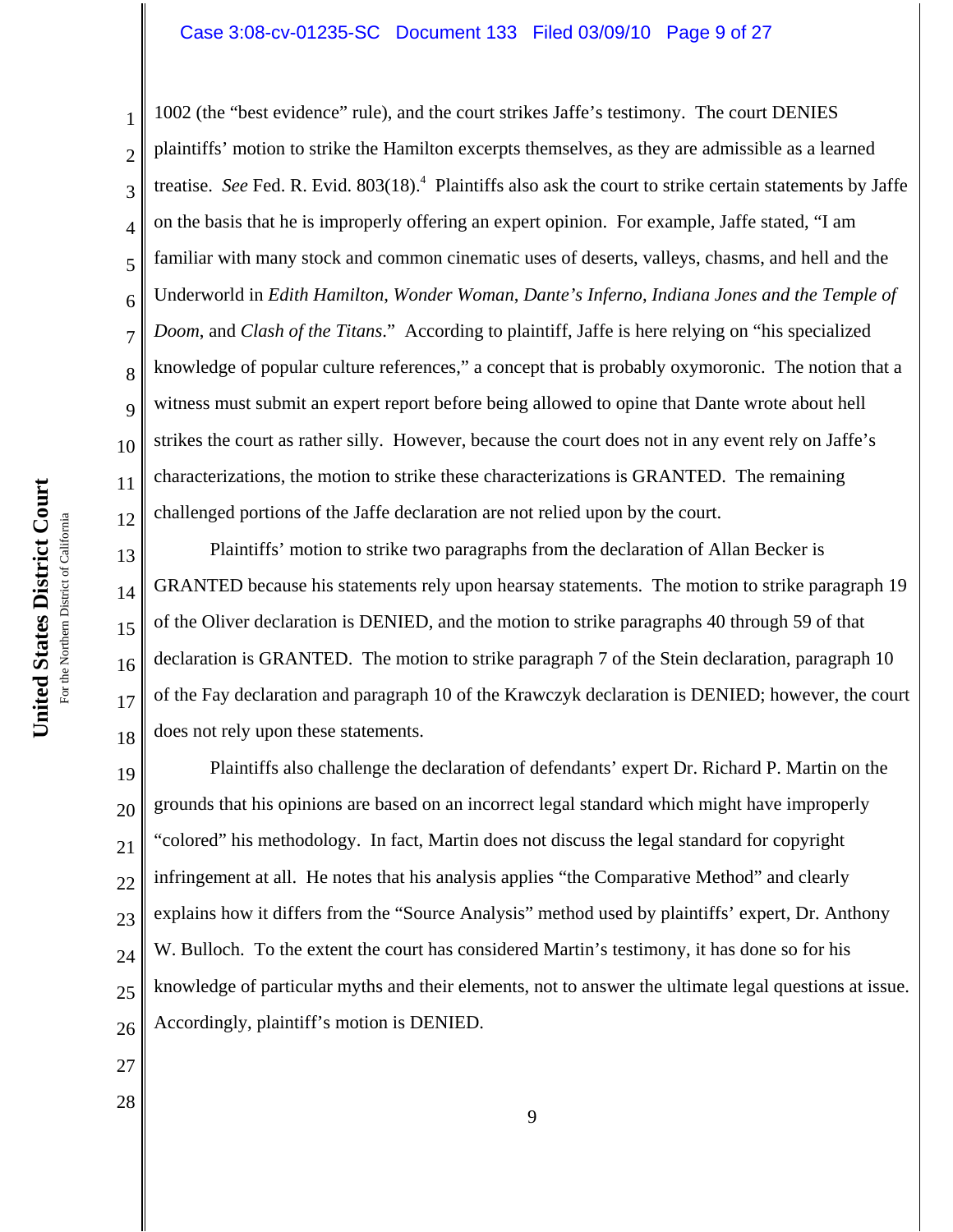## Case 3:08-cv-01235-SC Document 133 Filed 03/09/10 Page 10 of 27

12

19

1 2 3 4 5 6 7 8 9 10 11 Finally, plaintiffs make two objections to the materials filed with defendants' reply brief. Firstly, plaintiffs object that defendants filed declarations from seven new witnesses—Larry Shapiro, Ken Sherman, Michael Shane, Judith Karfiol, Susan Deardoff and two document custodians, presumably Jenna Gambaro and Robin Weitz—for the first time with their reply. Each of these declarations pertains to access, not substantial similarity, so the court declines to take up the objection. Secondly, plaintiffs argue that exhibits EE and FF to the Oliver reply declaration, comprising charts showing purported inaccuracies in plaintiffs' opposition brief and accompanying declarations, amount to twenty-nine pages of briefing beyond the limit imposed by Civil Local Rules 7-3 and 7-4. Plaintiffs are correct. These charts were produced by defendants' attorneys for the purposes of argument; they are briefing, not evidence. Accordingly, the court disregards those exhibits.<sup>5</sup>

II. Copyright Infringement: Substantial Similarity

13 14 15 16 17 18 Plaintiffs contend that *God of War* is substantially similar to their works. On a motion for summary judgment in a copyright infringement action, the "extrinsic test" is applied. This test examines "articulable similarities between the plot, themes, dialogue, mood, settings, pace, characters, and sequence of events."6 *Funky Films*, 462 F.3d at 1077; *Smith v. Jackson*, 84 F.3d at 1218. Non-protectable elements are filtered out and disregarded.7 *Funky Films*, 462 F.3d at 1077 (citing *Cavalier*, 297 F.3d at 822).

A. Plot

20 21 22 23 24 25 26 27 Plaintiffs' works and *God of War* both involve a mortal human questing at the behest of a Greek god. In plaintiffs' works, Zeus initiates a quest to restore peace after a human Spartan army attacks Athens, by convincing Athens and Sparta to participate in Olympic Games. *See, e.g.,* Olympiad at 4-19. In *God of War*, the goddess Athena assigns a quest to kill the god Ares while Ares is attacking Athens with mythical beasts. Merged Script at 4-7. A scene in which the gods gather together for discussion is provided as a background for the assignment in both stories.<sup>8</sup> Early in "Olympiad," eleven gods are gathered around a pool of water on whose surface the Spartan army is seen after its attack on Athens, and Zeus expresses his displeasure at the state of war in the mortal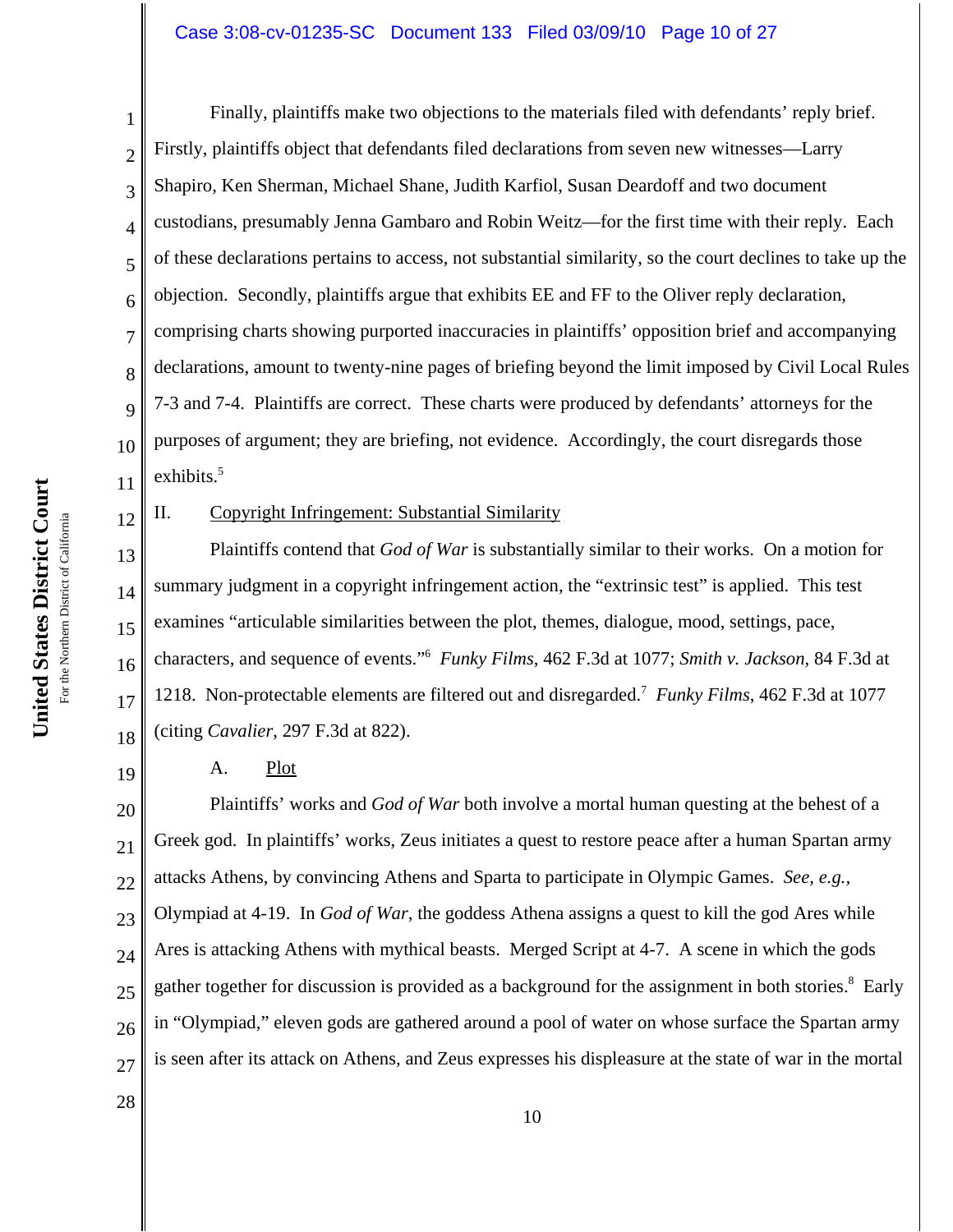#### Case 3:08-cv-01235-SC Document 133 Filed 03/09/10 Page 11 of 27

2 3 4 5 6 7 8 9 10 12 13 14 15 16 18 world. Olympiad at 12-13. Zeus ultimately decides to order all of Greece to participate in the Olympic Games as a means to achieve peace, choosing the mortal Owen to convince Athens and Sparta to declare a truce for the games. *Id.* at 13, 19. In "Owen," this decision is made after the gods "argue back and forth" about Zeus's intervention in mortal affairs. Owen at 7. In "Theseus," Ares "threatens to start a war among the gods" unless Zeus agrees to the mortal champion scheme. Theseus at 9. In "Olympiad," Ares and Apollo morph into giant cobras and physically fight Athena and Zeus until Zeus agrees to choose a mortal champion. Olympiad at 14-15. In "Olympiad A," Ares, Apollo, and Hermes threaten to remove Zeus by force but Hestia intervenes and averts this outcome by suggesting the selection of a mortal champion. Olympiad A at 15-17. The *God of War* gathering-of-the-gods scene, which occurs only in the game manual and not the game itself, is quite different. Only Zeus, Athena and Ares are present to discuss the "mortal" Kratos, who appears alone in a pool of water<sup>9</sup> resembling a well; the gods discuss Kratos's strength and Ares's impending attack on Athens, but they make no mention of choosing mortals for any purpose. Game Manual at 3. There is no physical battle among any of the gods in the *God of War* scene nor any threat of overthrowing Zeus; the only argument is a brief "quibble" between Ares and Athena which pertains to Ares's impending attack on Athens, not the selection of any mortal champion. *See id.* Athena appears to Kratos only later and asks him to kill Ares in return for forgiveness. Merged Script at 4- 5.

19 20 21 22 23 24 25 26 27 In both works, the protagonists must accomplish various tasks to achieve their goals: the participation of Athens and Sparta in the Olympic Games in plaintiffs' works, and the death of Ares in *God of War*. In "Olympiad," the Athenian Council, as a condition of the city's participation in the Games, requires that the protagonist capture the Nemean lion, retrieve a hostage from the Amazons, and convince Sparta to agree to a truce. Olympiad at 35, 44, 50. In *God of War*, the protagonist is not given specific tasks to perform; rather, he is told that Pandora's Box, hidden in the desert, is the only weapon capable of killing Ares. Merged Script at 16. While seeking this weapon, Kratos must cross the Desert of Lost Souls and navigate through Pandora's Temple. Merged Script at 16-18. All of plaintiffs' works end with the protagonist winning the Olympics, Athens saved from destruction

1

11

17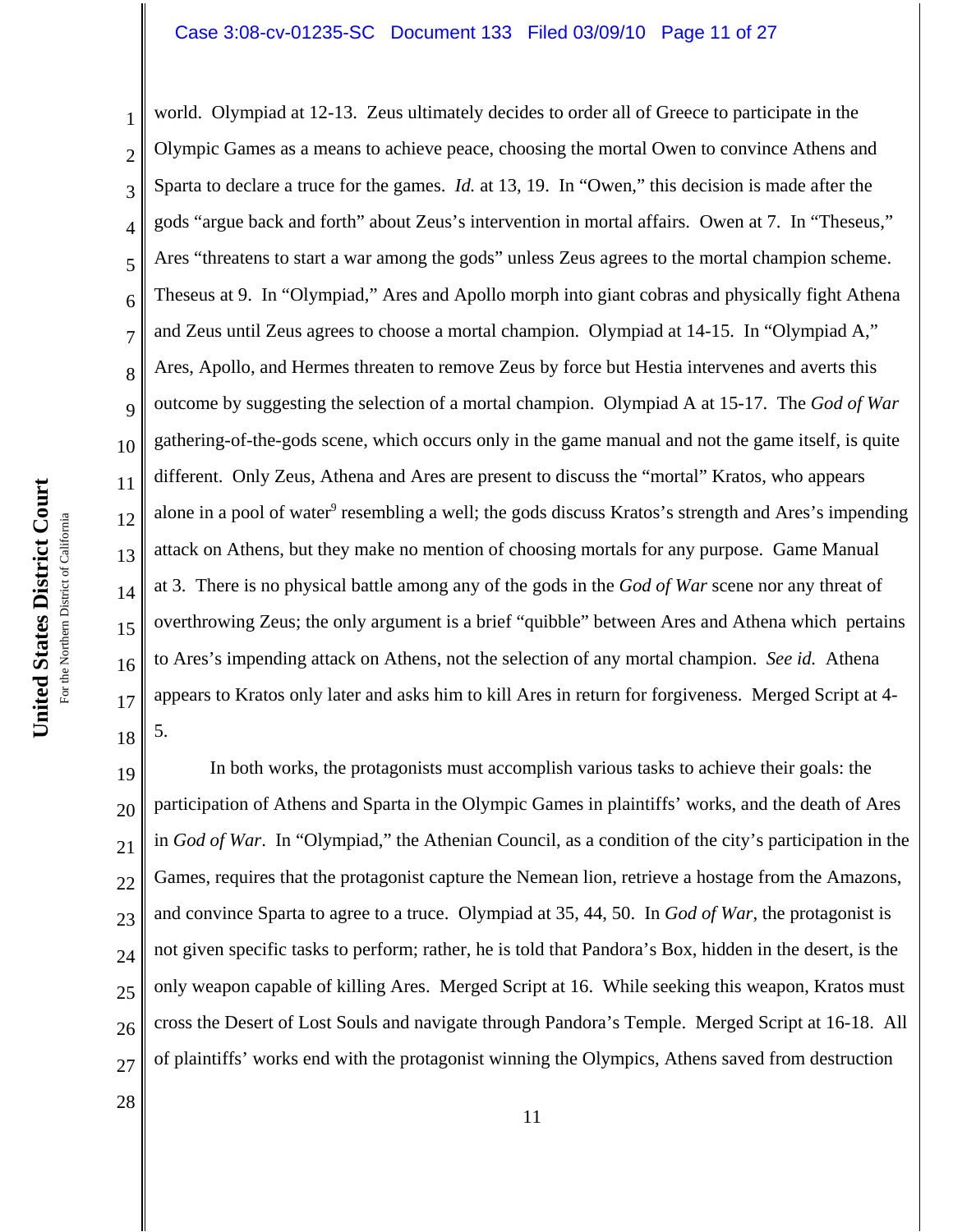#### Case 3:08-cv-01235-SC Document 133 Filed 03/09/10 Page 12 of 27

by the Spartans, and all of Greece experiencing lasting peace and prosperity. Owen at 20; Theseus at 43; Olympiad A at 106; Olympiad at 104. In contrast, *God of War* ends with Athens destroyed and Kratos killing Ares, becoming the new god of war, and overseeing a series of modern wars. Merged Script at 45-46.

5 6 7 8 9 10 12 13 14 15 16 There is some similarity between the two stories. As have stories since time immemorial, both involve a questing hero acting in accord with a divine power or powers. *See generally* Joseph Campbell, *The Hero With A Thousand Faces* (2d ed. 1968). Yet the motivations, tasks and accomplishments of the respective questing heroes are quite different. Both stories involve antagonism between Athena, the goddess of wisdom, and Ares, the god of war, and between Athens and Sparta. The latter antagonism is surely not protectable, as the historical Athens and Sparta famously fought the Peloponnesian War. More generally, as plaintiffs note, popular culture iterations of classical Greek mythology such as *Thor* and *Wonder Woman*, as well as ancient stories such as Hesiod's *Theogony*, contain plot lines involving various combinations of wars and rivalries among the Greek gods. *See* Docket No. 47-1 (Martin Report) at 26-27. Once the unprotectable elements are filtered, the two stories' plots are similar only at a level of abstraction that is barely meaningful, if at all.

### B. Themes

18 19 20 21 22 23 24 25 26 Plaintiffs contend that their works and *God of War* share the themes of "heroic savior, the dark side of religious fanaticism, of a seemingly impossible quest, the avoidance of conflict and the triumph over evil." Pl.'s Opp. at 21. In reality, the themes of plaintiffs' works are peace, democracy and the establishment of the same. All of the works begin with Zeus desiring peace in the mortal world, proceed with the protagonist striving to create conditions for peace while the Spartans scheme with Ares to perpetuate war, and end with peace and democracy spreading over Greece. Owen at 20 ("Coexisting peacefully as sister democracies, Sparta and Athens both flourished economically and socially as never before."); Theseus at 43 ("Coexisting peacefully as sister democracies Sparta and Athens both flourished as never before."); Olympiad at 104 ("Greece . . .

United States District Court **United States District Court** For the Northern District of California For the Northern District of California 1

2

3

4

11

17

27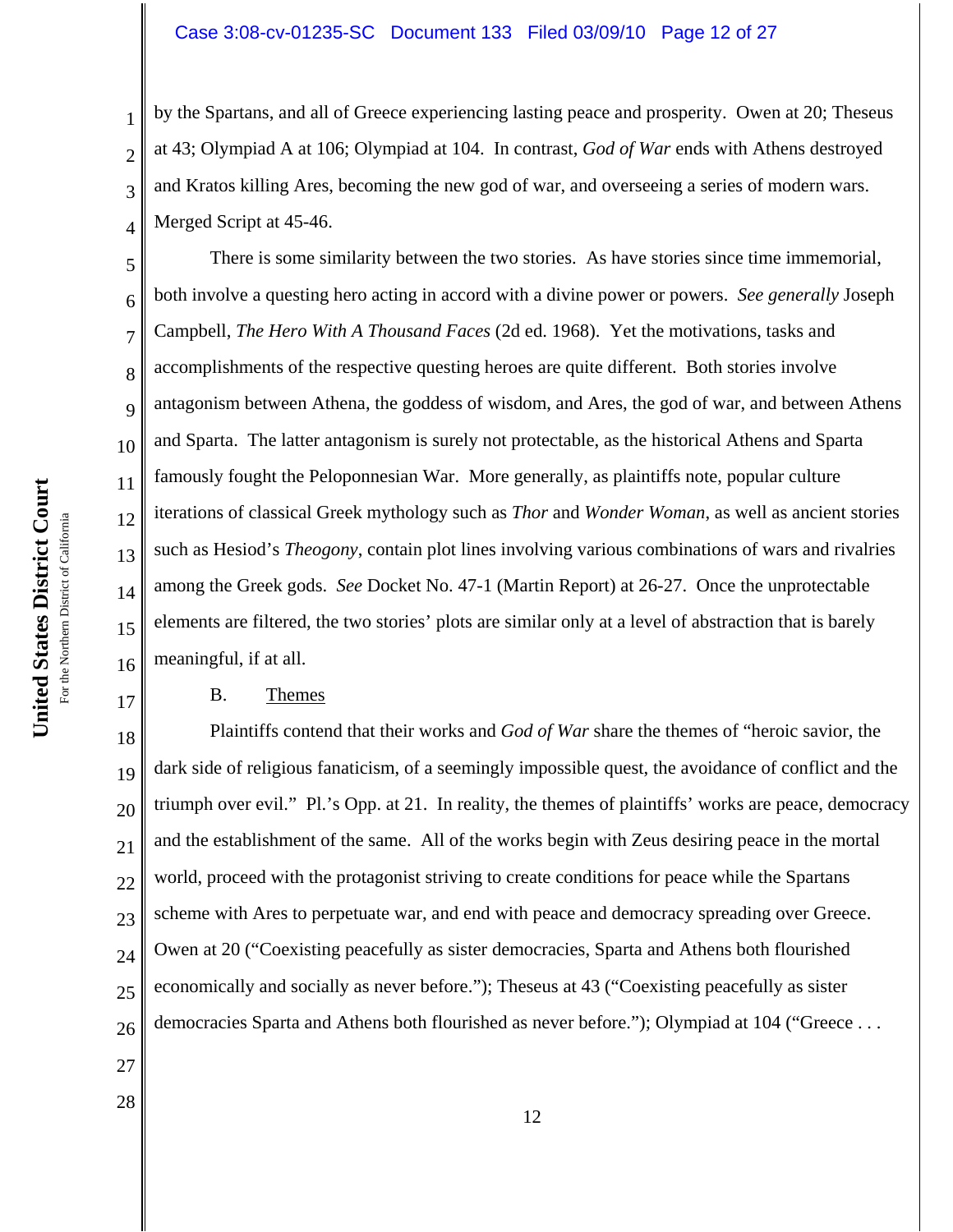enjoyed . . . peace and prosperity . . . as city after city adopted the Athenian political system called . . . democracy."); Olympiad A at 106 (same).

3 4 5 6 7 8 9 10 12 13 14 15 16 The primary themes in *God of War* are violence, the search for divine forgiveness and the continuation of war. Violence pervades the game, the ultimate goal of which is to kill Ares. *See* Merged Script at 2 ("An arrow slams into the Fisherman's head, shattering his skull."); *id*. at 3 ("Slaughtered like animals, the victims lay before him."); *id.* at 4 ("A rapid succession of violent images."); *id.* at 6 ("The axe lops off the second Redshirt's head."); *id.* at 18 ("Kratos . . . must destroy all four Sirens."); *id.* at 22 ("A Spartan is decapitated."); *id.* at 24 ("Kratos pulls the lever, igniting the burners and setting the Redshirt on fire, who screams as his cage is lowered to the ground."); *id.* at 42 ("Kratos thrusts the sword upwards, ripping through Ares."). While violence is not absent from plaintiffs' works, it lacks the thematic centrality and intensity seen in *God of War*. For instance, plaintiffs' protagonist refuses to kill such an "amazing animal" as the rampaging Nemean Lion and instead transforms the beast into his "tamed pet." Olympiad at 44. Indeed, outside of the generic battle scenes in which the Spartan army attacks Athens, very few deaths occur in plaintiffs' works; instead, most fights end with the antagonists merely unconscious. *See, e.g.*, Olympiad at 27-28 (Spartan soldiers knocked unconscious), 47 (Amazon knocked unconscious).

17 18 19 20 21 22 23 24 25 26 Kratos's motivation for accepting the quest to kill Ares is divine forgiveness for murdering his family. Merged Script at 4-5. To the extent that the motivations of plaintiffs' protagonist are revealed, they appear to be the desire to abide by Zeus's wishes and to prove himself capable. *See* Olympiad at 22; Olympiad A at 24; Theseus at 6; Owen at 9. Plaintiffs attempt to equate Kratos's desire to end the nightmares of his family's murder at his own hands with the self-doubt of plaintiffs' protagonist, engendered either by his failure at age eight to protect his family from bandits, *see* Theseus at 23-24, or by his parents' ridicule, *see* Owen at 16. This attempt is unpersuasive: the self-doubt of plaintiffs' protagonist has no discernable similarity to Kratos's suicidal anguish, wrenching guilt and murderous violence. This is in keeping with the fact that plaintiffs' works culminate in an era of peace and prosperity, while *God of War* ends with a new god

- 27
- 28

1

2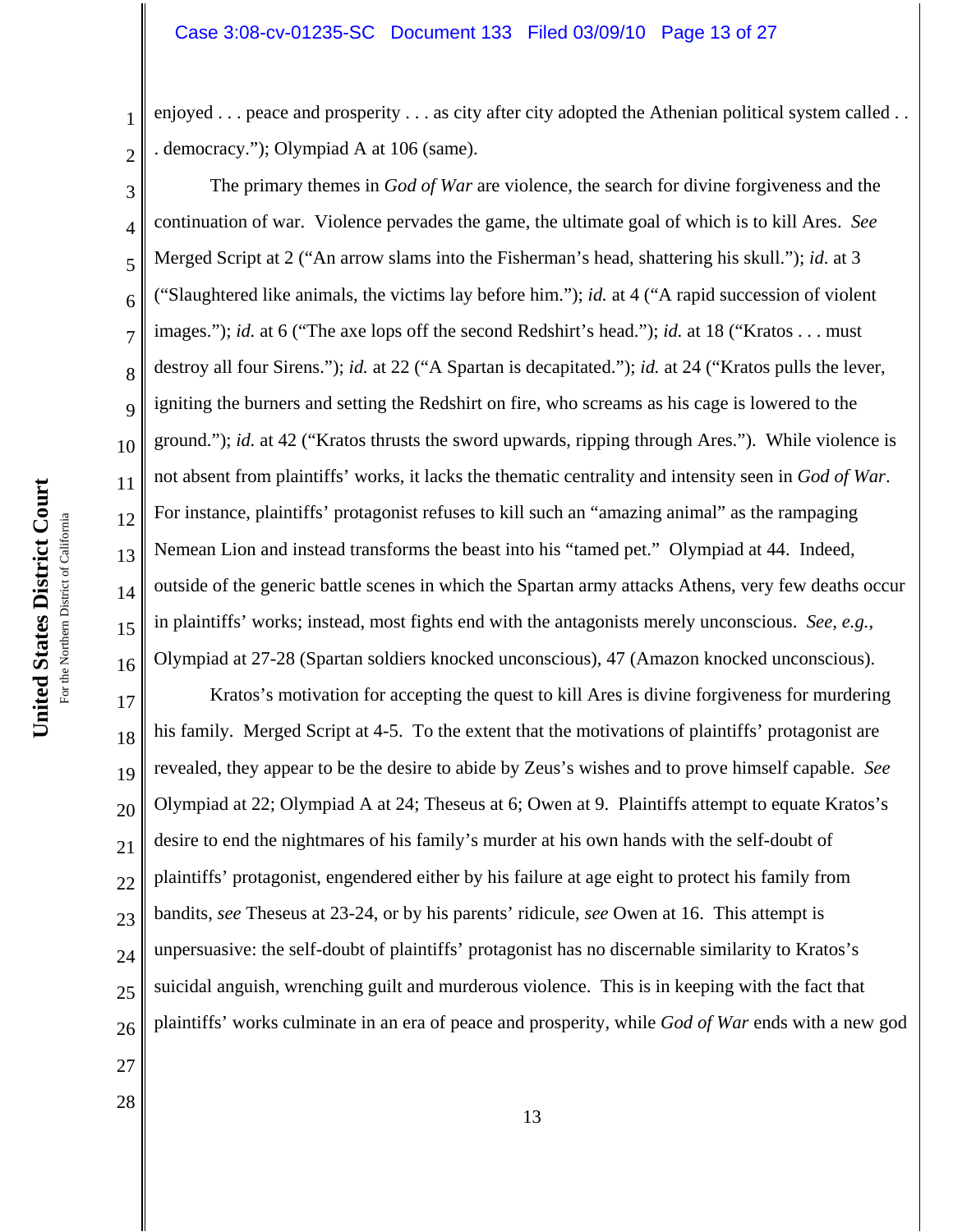of war overseeing wars throughout the ages. Merged Script at 45. Moreover, democracy plays absolutely no thematic role in *God of War*. Thematically, the two stories are quite different.

- C. Dialogue
- 4

1

2

3

5

6

7

8

9

11

12

14

15

17

1. A Cruel, Brutish Spartan Commander

10 13 16 18 Plaintiffs attempt to illustrate similarities in dialogue by comparing Kratos, a former Spartan commander, with a Spartan commander found in plaintiffs' works, alleging that both demonstrate their cruelty by killing a "terrified" Spartan innocent who is "dragged" to his death, despite "protests" against the "barbarism" of the act. *See* Bissoon-Dath Dec., Exh. 4 (comparison charts) at 4-5. Yet only one word quoted by plaintiff (or rather a form of it)—"barbarian"—appears on the cited pages of the Merged Script. *Compare id. with* Merged Script at 24-25. Additionally, plaintiffs are not comparing dialogue but rather scene descriptions. Plaintiffs also note that the respective Spartan commanders both act "in the name of" or "in the service of" Ares at some point. Such phrases are ordinarily used to express loyalty to a divinity and are not, standing alone, protectable by copyright. Plaintiffs also compare the statement in "Olympiad A" that the Spartan commander's "thirst for war knew no bounds" with the statement that Kratos's "desire for conquest knew no bounds." This is misleading in that the quote from "Olympiad A" is referring to the "Spartans" generally, not a Spartan commander. *See* Olympiad A at 52. The phrase "knew no bounds" is also ordinary and clichéd.

19

28

#### 2. Gathering of the Gods

20 21 22 23 24 25 26 27 Plaintiffs also endeavor to point out similarities in the stories' respective gathering-of-thegods scenes. Indeed, plaintiffs' counsel represented at oral argument that these scenes "read verbatim." They do not. For example, plaintiffs assert that the dialogue in both scenes begins with Zeus expressing concern about the impending destruction of Athens. *See* Pl.'s Opp. at 20. In fact, Zeus expresses no concern about Athens in any of the works at issue. In *God of War*, Zeus says he has gathered the gods to discuss a "mortal whose actions I sense could have grave implications to all of us here on Mount Olympus." Game Manual at 3. As discussed below in the analysis of the characters, Zeus expresses absolutely no concern for Athens in this scene. In "Olympiad" and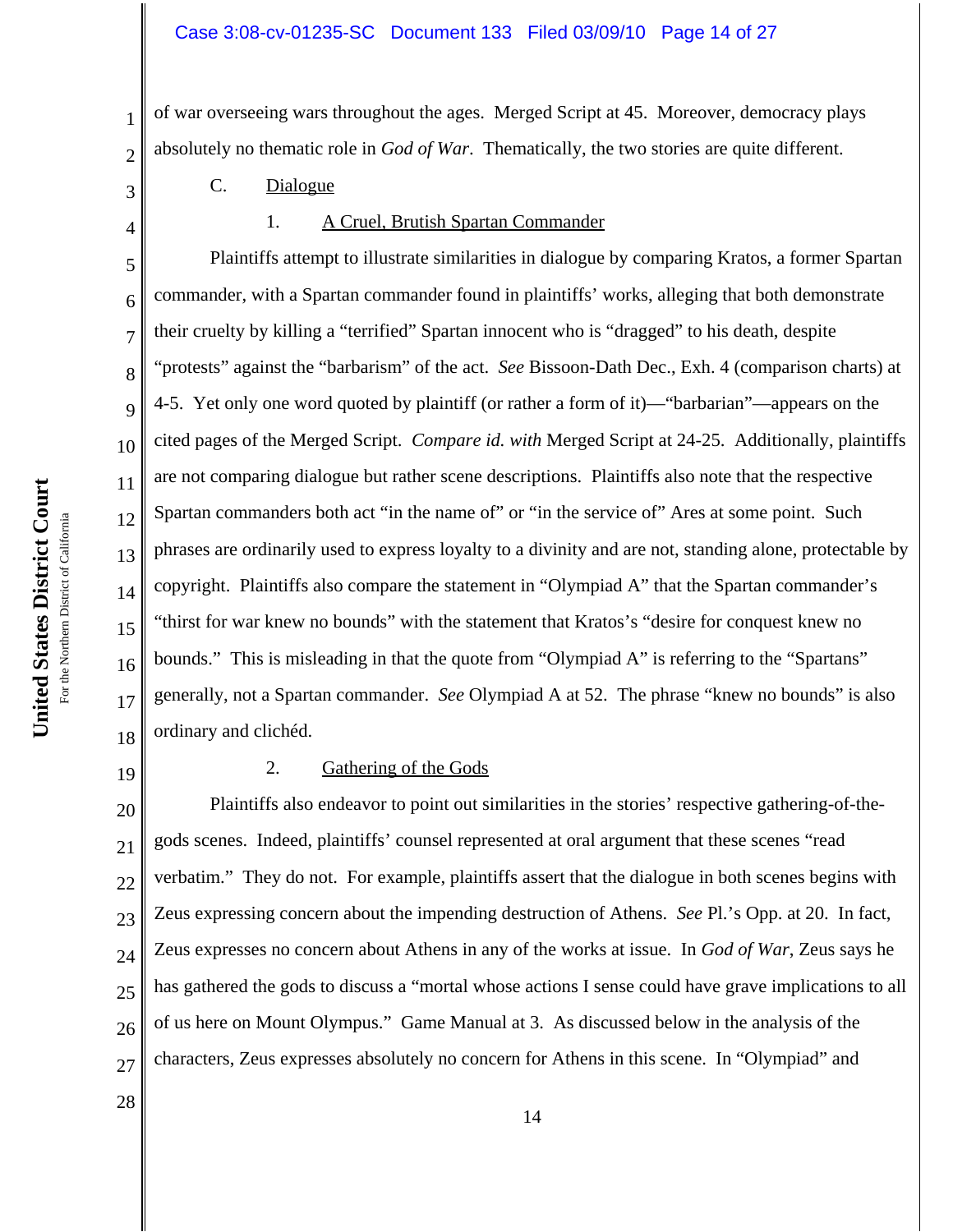"Olympiad A," Zeus is concerned about the "sorry state" of Greece, the "whole of Greece" and "peace in the mortal world," not Athens specifically. *See* Olympiad at 13; Olympiad A at 13-14.10 Plaintiffs also assert that statements made by Zeus to Athena and Ares are similar in the two stories. In "Olympiad" and "Olympiad A," Zeus says, "Stop it . . . right now . . . the two of you. There has been more than enough argument between mortals . . . and among us Gods." Olympiad at 13, Olympiad A at 14. In the *God of War* game manual, Zeus says, "Enough, both of you. Your childish quibbles are your own, but I do not want this war encroaching on the steps of Mount Olympus." Game Manual at 3. While the first sentences of these statements are somewhat similar, the language is ordinary, clichéd and has likely been spoken by every mother of multiple children. The second sentences are not substantially similar. The first speaks to the unfortunate prevalence of contentious natures among both mortals and gods. The latter speaks to the potential spread of a particular war against Athens.

13 14 15 16 17 18 19 20 21 22 23 Plaintiffs also point to dialogue in "Olympiad A" in which the goddess Hestia asks, "You would risk war on Olympus . . . from which many among us will surely meet a terrible end?" Olympiad A at 16. Plaintiffs assert that *God of War* includes a similar statement by Athena, namely "Civil war on Olympus would mean an end to us all." In fact, this statement is nowhere to be found in *God of War*. The statement appears in the story boards for "Dark Odyssey," an early prototype for *God of War*, but it was not included in the final work. Docket No. 93 (Jacobs Opp. Dec.), Exh. 16 ("Dark Odyssey" story boards) at 10. The fact that a strikingly similar excerpt of dialogue was used in an earlier version of an allegedly infringing work, but not the work itself, could be probative of a defendant's assertion that he did not have access to the plaintiff's work. In this case, the words of the dialogue are dissimilar, and the notion of a war on earth leading to a war among the gods has been clichéd for a while—perhaps five thousand years or more.

24 25 26 27 Finally, plaintiffs compare Athena's remark in "Olympiad" and "Olympiad A" that "Owen is perfect to undertake this noble quest" to Zeus's remark in the *God of War* game manual that "Athena has chosen well, no doubt. Perhaps Athens will survive after all." *Compare* Olympiad at 20 *and* Olympiad A at 22 *with* Game Manual at 12. This dialogue is simply not similar.

United States District Court **United States District Court** For the Northern District of California For the Northern District of California 1

2

3

4

5

6

7

8

9

10

11

12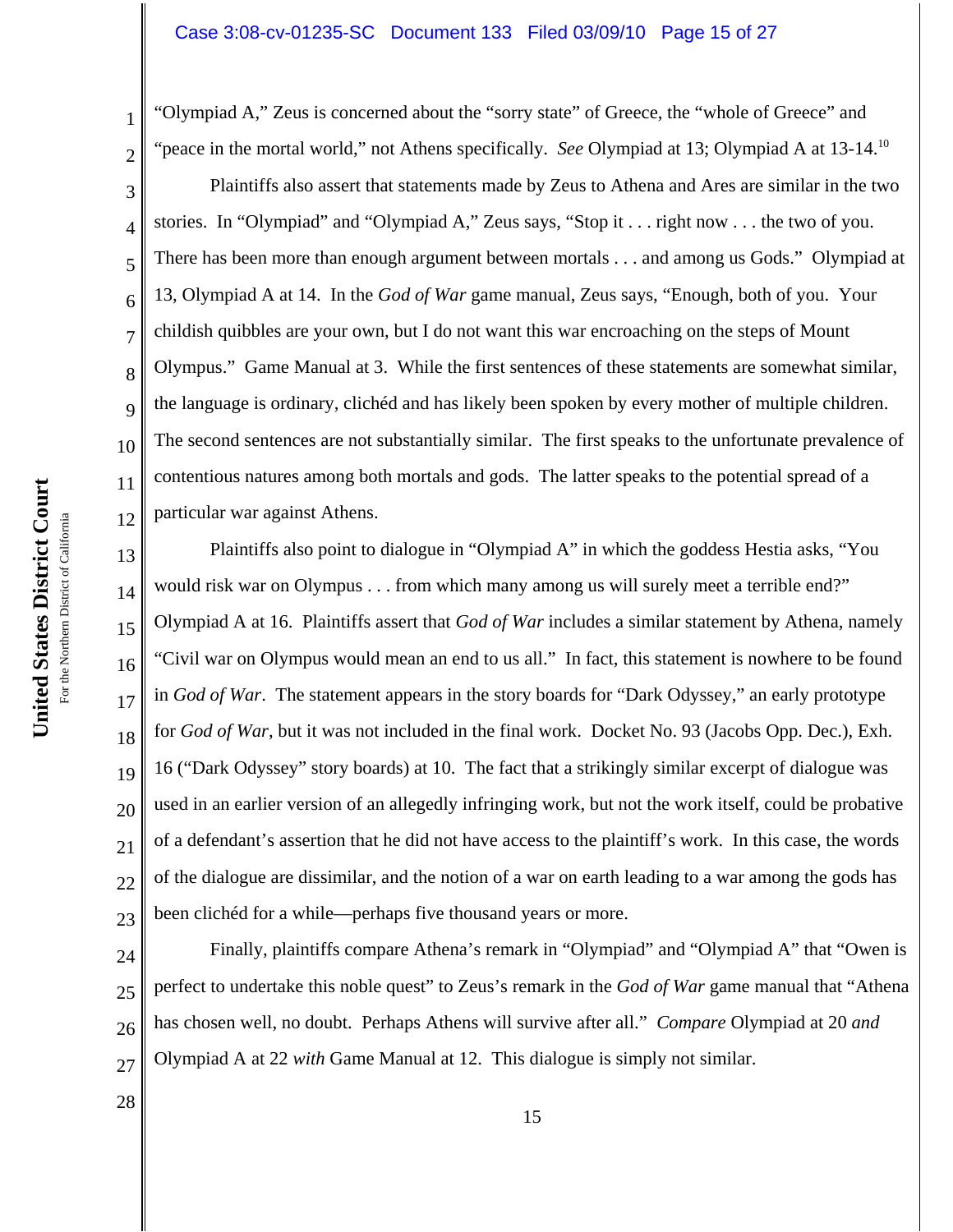### 3. The Quest

2 3 4 5 6 7 8 9 10 During his quest, plaintiffs' protagonist tells the leader of the Athenian Council that he must "make [the Council] listen. All of Greece depends on it." Olympiad at 33; Olympiad A at 35. In *God of War*, the Oracle tells Kratos, "You must find me . . . Athens depends on it . . . ." Merged Script at 11. Any moviegoer can attest that the snippet of dialogue stating that something "depends on it" is clichéd. Moreover, the context of these statements is quite different. The first is spoken by plaintiffs' protagonist as he seeks to convince the Athenian Council that he truly is on a mission from Zeus, after the Council has laughed at his story. Olympiad at 33. The statement refers to all of Greece. The *God of War* statement refers only to Athens and is spoken by the Oracle to the protagonist as the Oracle is being carried away by Harpies. Merged Script at 11.

Later in the quest, plaintiffs' protagonist is warned: "through there many have entered . . . but none has returned." Olympiad at 40; Olympiad A at 42. "There" refers to the entrance to the Nemean Lion's cave. In *God of War*, Kratos is warned: "Many have gone in search of Pandora's Box. None have returned." Merged Script at 17. These statements refer to very different things (entering a cave versus searching for Pandora's Box), and the phrase "none has/have returned" is clichéd and unprotectable.

17 18 19 Plaintiffs' comparison of language regarding a javelin in plaintiffs' works and a column in *God of War* does not refer to dialogue and is thus irrelevant to the analysis of similarities in dialogue.

### D. Mood

21 22 23 24 25 26 27 The mood of plaintiffs' works is generally light-hearted, with elements of romance and comedy. While plaintiffs accurately point to some dark scenes, plaintiffs' characterization of both works as "extremely dark, violent, gloomy and filled with dread" is hyperbolic at best. *See* Pl.'s Opp. at 21. Plaintiffs describe some "lighter, even comic" scenes as being "sprinkled" throughout their works, but such terms more accurately describe the works as a whole with some darker scenes sprinkled in for contrast. *See*, *e.g.*, Olympiad at 15-16 (protagonist and side-kick chat about girls while drinking "brew, racing to finish."); *id.* at 30-31 (Owen runs into a merchant's stall while

16

1

11

12

13

14

15

16

20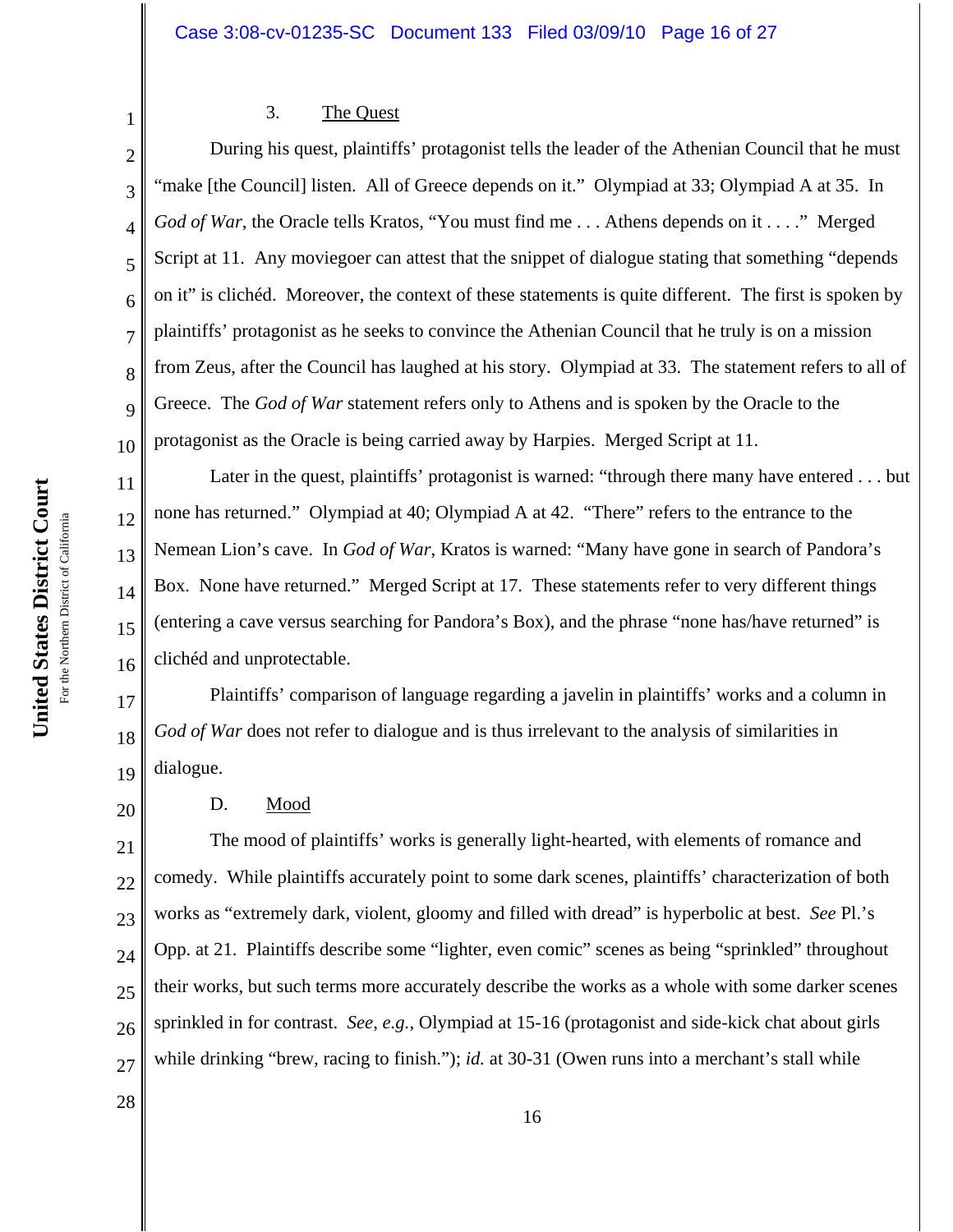### Case 3:08-cv-01235-SC Document 133 Filed 03/09/10 Page 17 of 27

staring at a beautiful girl; "Mercante notices the attraction between Aria and Owen. It amuses and pleases him. . . . [Meanwhile,] corpulent Medea comes up behind Camden and pinches his butt."); Owen at 19 ("The entertaining pole vault competition proceeds with drama, comedy, and mishap.").

In contrast, the mood of *God of War* is dark and extremely violent. There are virtually no light-hearted or comic moments in the game. Indeed, the game begins with Kratos attempting suicide, repeatedly references Kratos's memories of and guilt over his past violent deeds, and ends with images of World War II and Vietnam. Merged Script at 1, 4, 45.

8 10 13 16 At oral argument, plaintiffs' counsel represented that the Olympic Games are depicted as extremely violent events in plaintiffs' works. Plaintiffs' counsel noted, for example, that the chariot race includes an intentional collision and that the javelin throw is aimed at a captive Spartan. *See, e.g.*, Olympiad at 80, 90. Such elements are not surprising in an action-adventure script and serve to temporarily heighten the tension of the story. However, they fall short of establishing a pervasive mood of dark violence throughout plaintiffs' works. Furthermore, the protagonist, though injured in the chariot collision, is healthy enough to participate in the next day's event, *id.* at 88-89, and the protagonist and another competitor intentionally avoid hitting the captive Spartan with their javelins, *id.* at 92-95—not a decision one would expect from Kratos.

### E. Settings

18 19 20 21 22 23 24 25 26 Both stories are set in ancient and mythical Greece, including scenes in Athens and on Mount Olympus. *God of War* and two of plaintiffs' works, "Owen" and "Theseus," also include scenes set in the Underworld. Significant portions of plaintiffs' works—e.g., approximately half of "Olympiad"—are set in Sparta, which appears in *God of War* only in two short bonus scenes. *Compare* Olympiad at 50-104 *with* Merged Script at 47-50. Plaintiffs' works also include scenes in and near the protagonist's village, a Nemean Village and the island of the Amazons; these settings are absent from *God of War*. *God of War* includes scenes set on bluffs overlooking the Aegean Sea, on a boat on the Aegean Sea and in the Desert of Lost Souls where Pandora's Temple is located; these settings are absent from plaintiffs' works.

- 27
- 28

1

2

3

4

5

6

7

9

11

12

14

15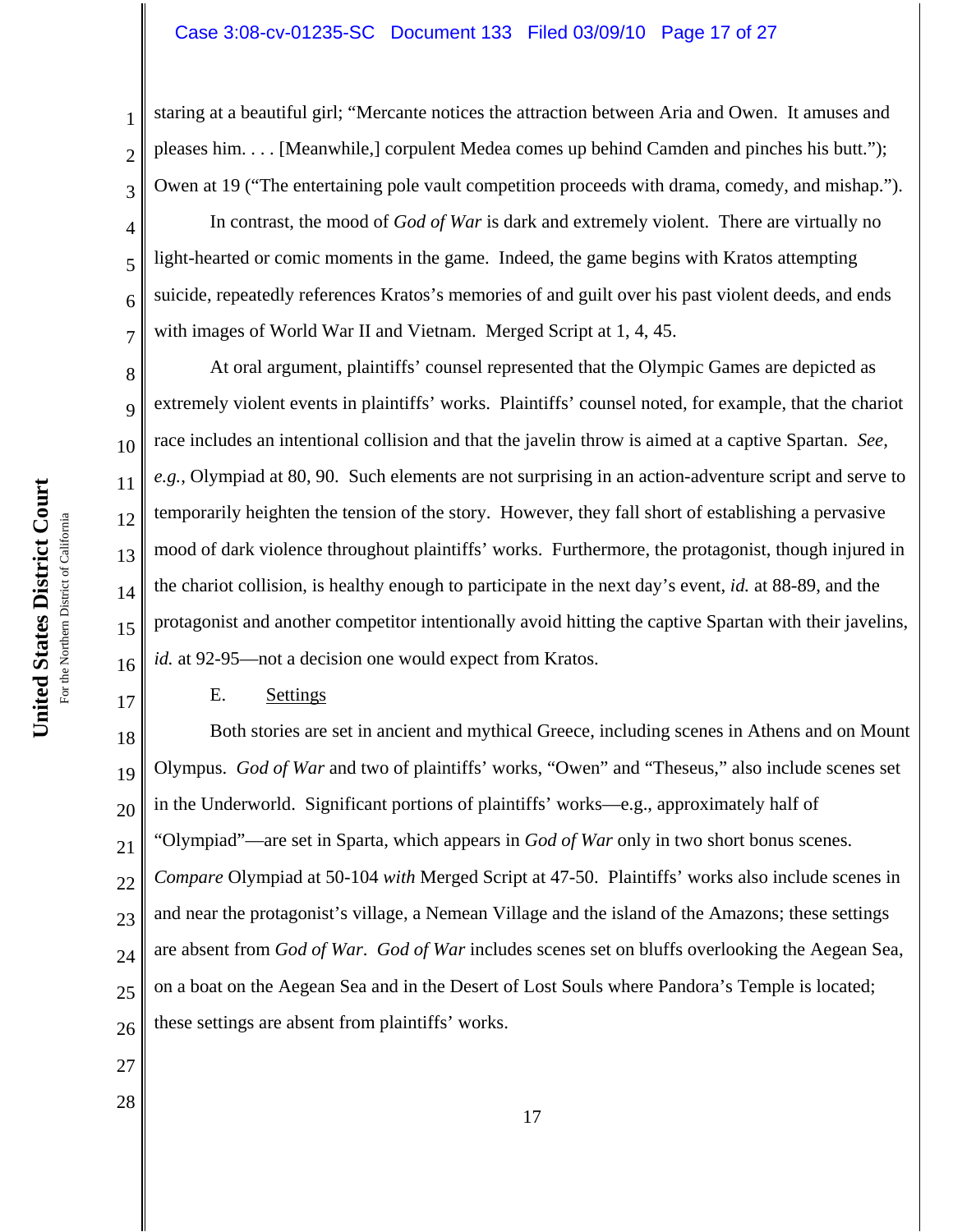# Case 3:08-cv-01235-SC Document 133 Filed 03/09/10 Page 18 of 27

While the shared settings of Greece, Athens, Mount Olympus, Sparta, and the Underworld do establish some similarity between the works at issue, these settings are generic and clichéd for stories involving ancient Greece and Greek gods. While the action in *God of War* is spread over several locations, the bulk of the action appears to occur inside Pandora's Temple in the Desert of Lost Souls, and in Athens.

6 7 8 9 10 12 13 14 15 16 17 Contrary to plaintiffs' assertion, the respective depictions of Mount Olympus are also dissimilar. In plaintiffs' works, a meeting hall of the gods is located on Mount Olympus. *See* Olympiad at 12. In "Olympiad," eleven golden statues of the gods face a pool of water in the meeting hall. *Id.* The "flesh and blood" gods "morph" out of these statues. *Id.* at 12-13. In "Olympiad A," the pool is "enormous" and no statues are mentioned.11 Olympiad A at 13. In *God of War*, Mount Olympus is merely glimpsed at the top of the stairs Kratos must climb to take his place as the new god of war. Merged Script at 45. In the *God of War* game manual, three humanlike gods stand in the open air beside a round, well-like structure. Game Manual at 3. A jagged mountain range is visible over their shoulders and low columns stand close behind them. *Id.* Two notable differences distinguish these two depictions of Mount Olympus: plaintiffs' setting is indoors while *God of War's* is outdoors; and plaintiffs' pool is large enough to be faced by eleven large ("twice the size of a man") statues while *God of War*'s well-like structure is quite small.

18 19 20 21 22 23 24 25 26 Plaintiffs also note that their works contain a "Meadow of Lost Souls" while *God of War* contains a "Desert of Lost Souls." The meadow appears only in "Owen" and on the accompanying map. In "Owen," the protagonist and his party "proceed inland down a road, passing through meadows that contain lost souls wandering aimlessly." Owen at 12. *God of War* features a Desert of Lost Souls, through which the titan Chronos crawls with Pandora's Temple chained to his back. Merged Script at 18. The concept of characters encountering lost souls is hardly original to either plaintiffs or defendants, and a meadow is not a desert. It is notable that the meadow is referenced in only one sentence of "Owen," whereas a significant portion of the action in *God of War* takes place in the desert. 12

- 27
- 28

1

2

3

4

5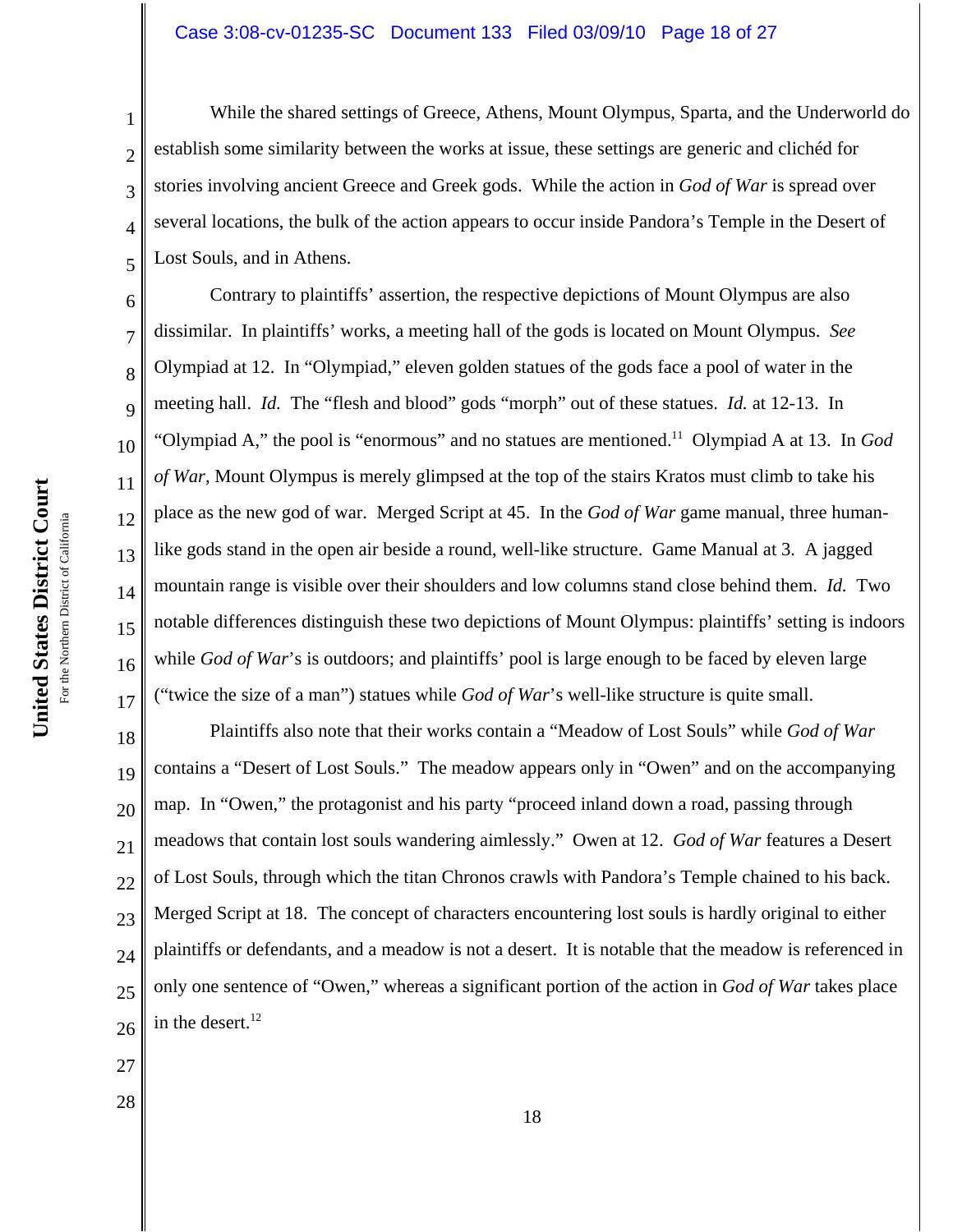## Case 3:08-cv-01235-SC Document 133 Filed 03/09/10 Page 19 of 27

1 2 3 4 5 6 7 8 Plaintiffs also note that their works contain a "Bottomless Valley" and assert that *God of War* allegedly contains a similar "Bottomless Chasm." Like the Meadow of Lost Souls, the Bottomless Valley appears only in "Owen" and the accompanying map, and it is referenced in only one sentence. In "Owen," "satyrs take their captives, up the Steps to the Underworld, past the Bottomless Valley and Fiery Lake." Owen at 12. Plaintiffs assert that the "Bottomless Chasm" in God of War appears just before Pandora's Temple. The screen image provided by plaintiffs, however, simply shows a rope bridge spanning a wide gap. *See* Bissoon-Dath Dec., Exh. 6 at 2. Although the bottom is not visible, there is no indication that the void is *bottomless*. 13

9

10

11

12

14

15

17

18

20

### F. Pace

13 16 19 Plaintiffs' works are relatively fast-paced action-adventure epics in which high-tension scenes are interspersed with scenes of levity. For instance, scenes featuring the initial Spartan attack on Athens and the argument among the gods are followed by a scene in which the protagonist and his sidekick drink and joke about girls. Olympiad at 4-16. *God of War* is a video game, and its pace is driven at least in part by the individual player. The game is generally very past-paced with few if any lulls in the action other than those caused by a novice player. Such a fast pace is hardly surprising in a violent video game and is not readily indicative of any copying of plaintiffs' works. In addition, the storyline is pieced together through repeated and disordered flashbacks rather than presented in a linear fashion as in plaintiffs' works.

### G. Characters

21 22 23 24 25 26 Notably, some of the characters that plaintiffs allege to be similar across the stories are Greek gods like Ares, Zeus and Athena. These are stock figures not only of many contemporary stories, movies and video games, but also of the Western collective unconscious. In such a case, it is particularly important for the court to use its own "Blades of Chaos" to slice or filter out the unprotectable elements. Greek gods, dialogues among them about mortal affairs, rivalries among the gods, and mythical beasts such as the Hydra or the Nemean  $L$ ion<sup>14</sup> are unprotectable elements; it

- 27
- 28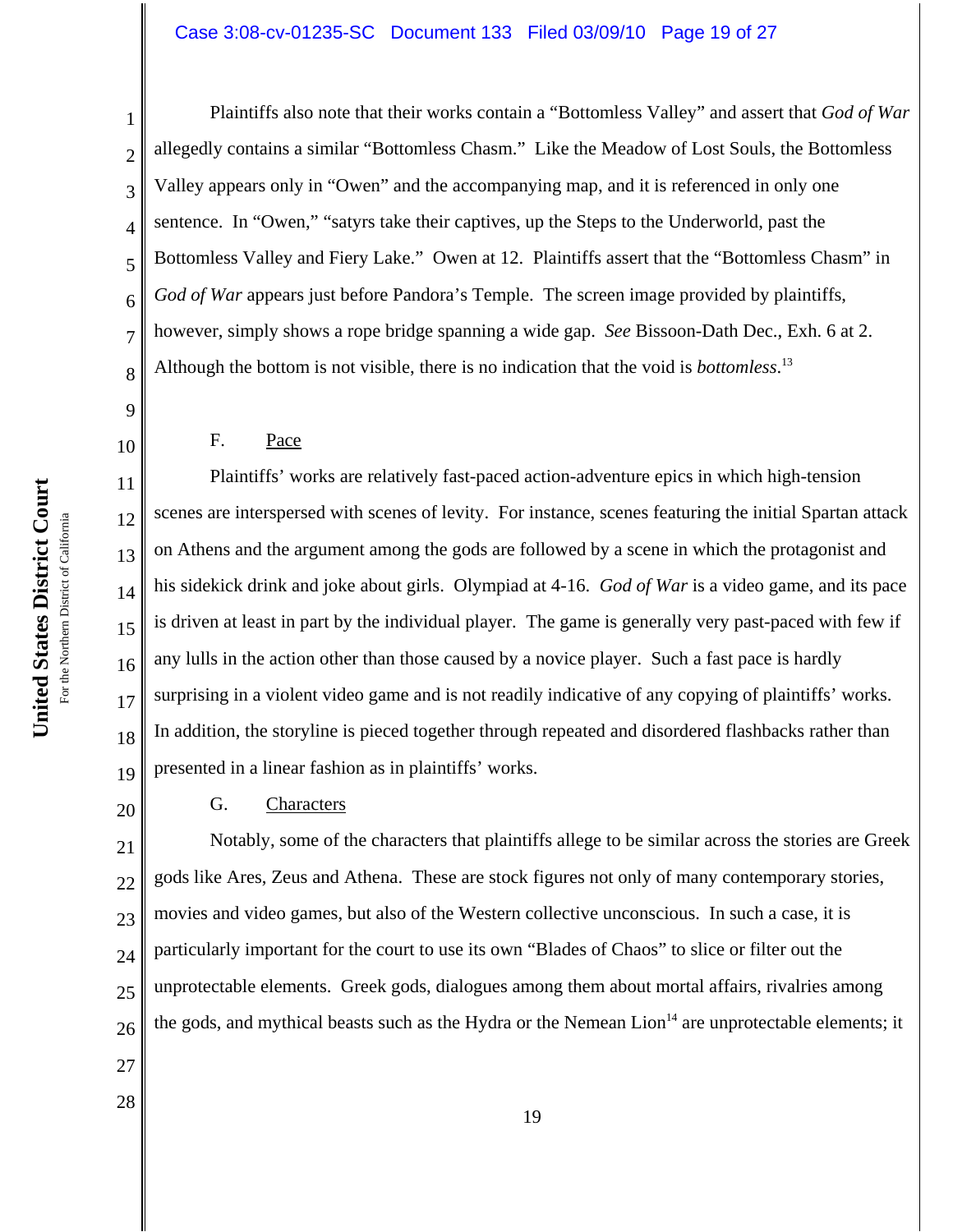#### Case 3:08-cv-01235-SC Document 133 Filed 03/09/10 Page 20 of 27

1 2 is uncontroversial that they have been used widely in both ancient and modern artistic works, in the naming of astronomical bodies and spacecraft, and in other fields.

In arguing their case, plaintiffs focus on purported similarities pertaining to the protagonist, Ares, a "Spartan commander" and Zeus.<sup>15</sup>

5

3

4

7

11

17

28

### 1. The Protagonist

6 8 9 10 12 13 14 15 16 The protagonist in plaintiffs' works is a sheepherder and athlete. Olympiad at 19; Olympiad A at 20-21; Owen at 8; Theseus at 9. Though his attributes vary slightly among the works, he is generally described as young and handsome. In "Olympiad," he is described as "[a]thletic, handsome, the kind of guy they model statues after." Olympiad at 15. Zeus describes him as personifying the Olympic spirit, and as fair and compassionate. *Id.* at 19. Ares finds him "fully incapable of cold calculation without regard for justice." *Id.* at 20. Plaintiffs' protagonist is generally non-violent and kind, as illustrated by his refusal to the kill the Nemean Lion and tendency to leave enemies merely unconscious rather than dead. *See id.* at 28, 36, 47. Plaintiffs' works hint at a great secret in the protagonist's past, but the secret is never revealed in "Olympiad" or "Olympiad A." Olympiad at 20; Olympiad A at 22. In "Owen" and "Theseus," the secret is that the protagonist is plagued by self-doubt caused either by his failure at age eight to protect his family from bandits or by his parents' ridicule. Owen at 16; Theseus at 24-25.

18 19 20 21 22 23 24 25 26 27 The protagonist in *God of War*, Kratos, is strikingly different. Kratos was formerly a professional military officer—a Spartan captain who rose to lead entire armies. Merged Script at 15. Later, he led forces in conquest as desired by Ares. *Id.* at 29. After rejecting Ares, Kratos undertook various tasks for the other gods. *Id.* at 4. Kratos is bald, muscular and covered in red tattoos and pale ashes. Jaffe Dec. ¶ 16; Jacobs Opp. Dec., Exh. 14 (Game Guide) at 3. He also has large blades chained to his forearms. *Id.* Kratos is disturbingly prone to violence and does not hesitate to kill. *See*, *e.g.*, Merged Script at 11 (Kratos kills a civilian impeding his way). Kratos is a tragic figure reviled by most individuals he encounters. A trapped fisherman, for instance, "would rather die than be 'saved' by" Kratos. Merged Script at 2. Plaintiffs claim that Kratos, like Theseus, harbors a "dark secret involving the ruthless slaughter of his family." *See* Pl.'s Opp. at 18. This

United States District Court **United States District Court** For the Northern District of California For the Northern District of California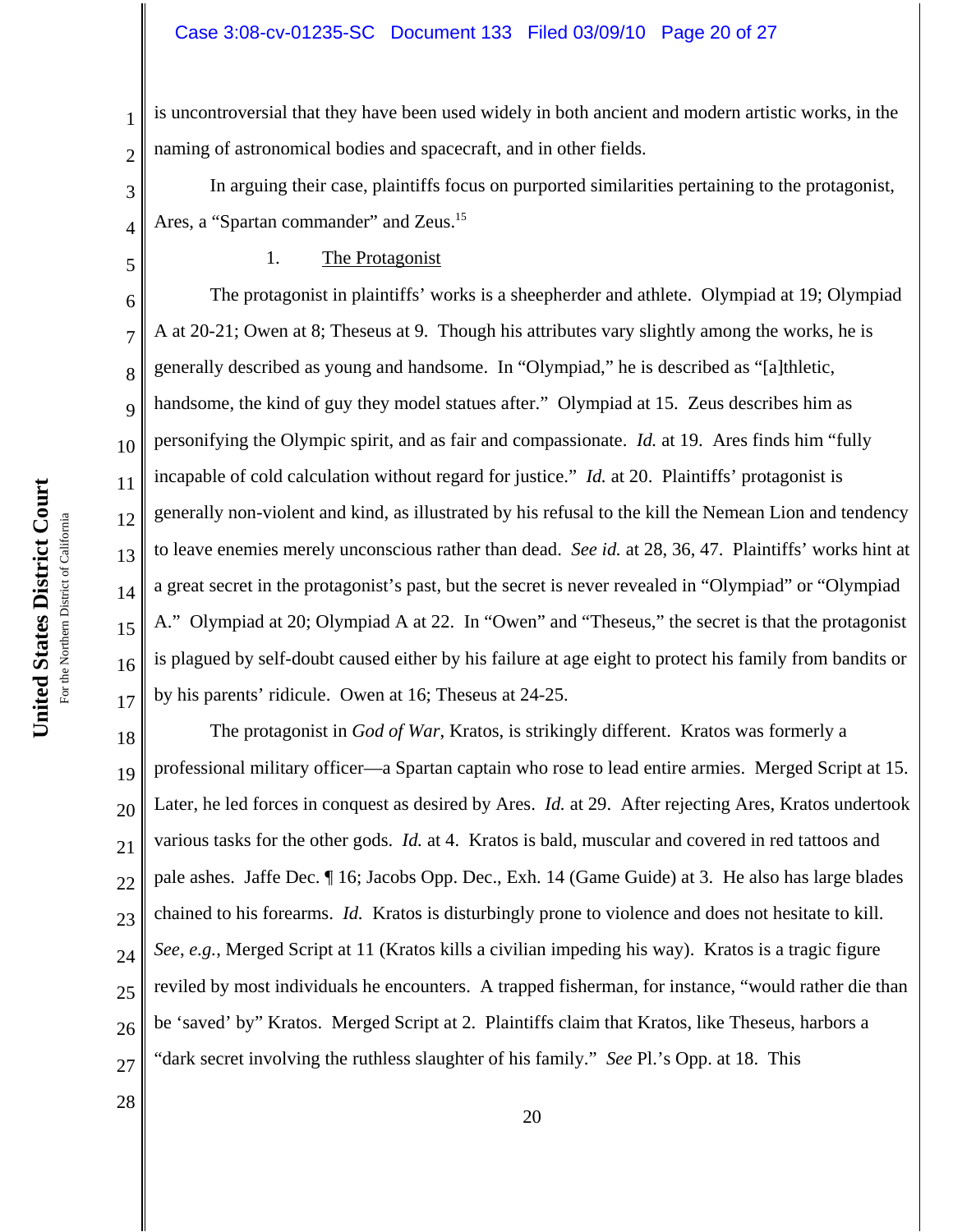#### Case 3:08-cv-01235-SC Document 133 Filed 03/09/10 Page 21 of 27

mischaracterizes Kratos's well-known personal history as a secret and erroneously asserts similarity between a grown warrior's personal slaughter of his wife and child and an eight-year-old's inability to protect his parents from murderous bandits. The only similarity is that the murder of family members is somehow involved in both stories, an element which is both clichéd and articulated at an unprotectable level of abstraction.

### 2. Ares

10 13 16 Both plaintiffs' works and *God of War* feature the god Ares. In plaintiffs' works, Ares is depicted as a giant man who can morph into an equally giant cobra. Olympiad at 12, 14. Ares threatens to rebel against Zeus if he insists on forcing peace on the mortal world and orders the Spartan leaders, who worship him, to attack Athens while hosting the Olympic Games. Olympiad at 14, 50-51. After first arguing with Zeus and then speaking with the Spartan leaders, Ares does not appear again in "Olympiad," "Olympiad A" or "Theseus." At the end of "Owen," Ares briefly appears and attempts to impede Zeus as the latter descends to the Olympic stadium. Owen at 19. Afterwards, Ares quarrels with Zeus again, temporarily incapacitates him, and is ultimately imprisoned in a gilded cage for one hundred years. Owen at 20. Although Ares is important to the plot of plaintiffs' works, the Spartan leaders, not Ares, are the chief antagonists.

17 18 19 20 21 22 23 In *God of War*, Ares is the antagonist whom Kratos must defeat. Ares is depicted wearing thick armor and with long red hair and beard. Game Guide at 153. The game manual reveals that Ares is intent on destroying Athens because it is a "festering pit filled with flabby aristocrats." Game Manual at 3. Other than having once accepted the Spartan Kratos's pledge to serve him, Ares has no affiliation with Sparta in *God of War*. Ares personally attacks Athens with an army of mythical beasts in *God of War*, in contrast to Ares merely telling his loyal Spartans to attack the city in plaintiffs' works. Merged Script at 6-7; Olympiad at 50-51.

24 25 26 27 At oral argument, plaintiffs' counsel represented that both plaintiffs' works and *God of War* depict the Spartans as exclusively loyal to Ares and Ares as determined to destroy Athens. Plaintiffs' counsel further represented that such a scenario had never before been described. These assertions are less than accurate. In *God of War*, only one Spartan, Kratos, is depicted as being loyal

United States District Court **United States District Court** For the Northern District of California For the Northern District of California 1

2

3

4

5

6

7

8

9

11

12

14

15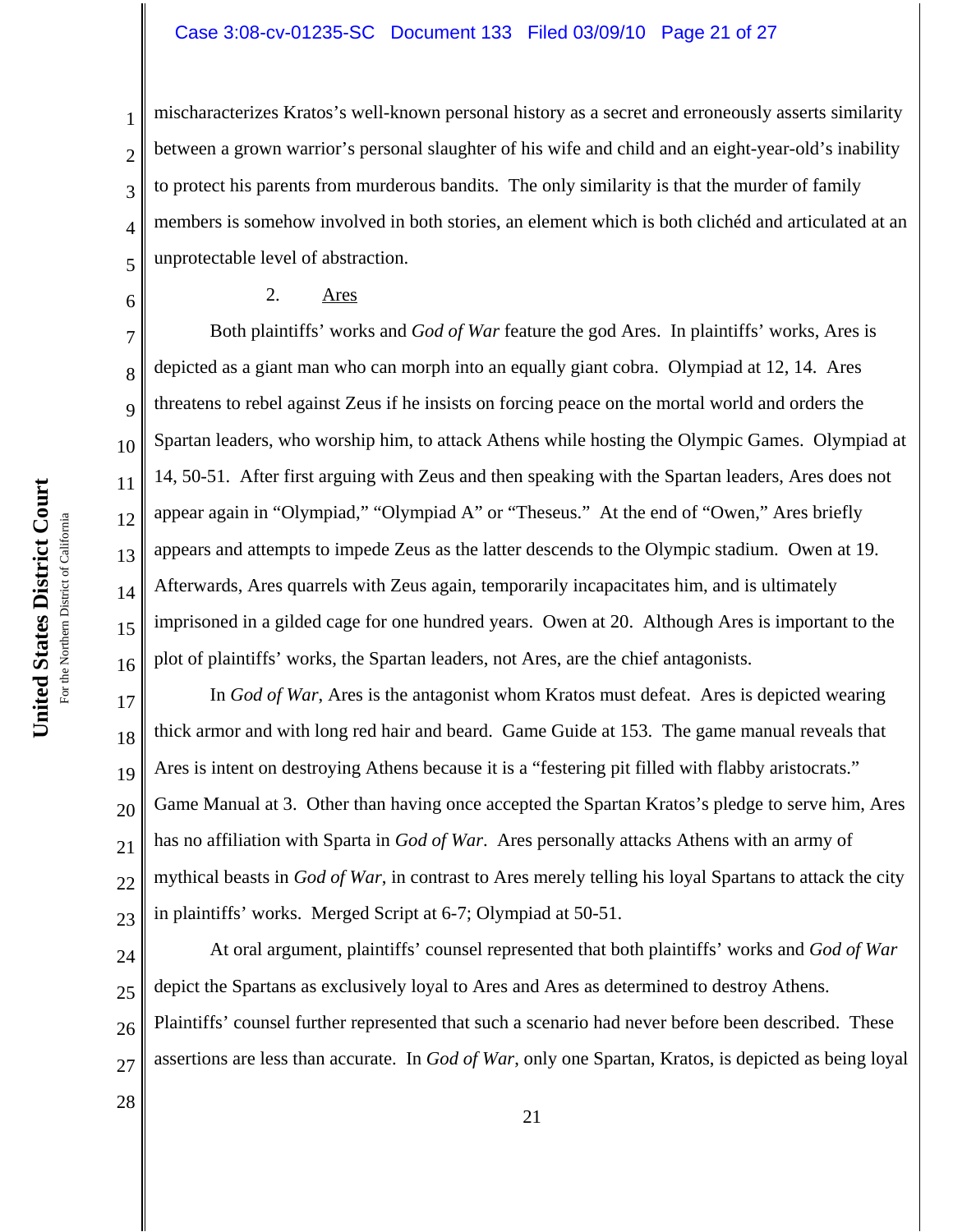#### Case 3:08-cv-01235-SC Document 133 Filed 03/09/10 Page 22 of 27

to Ares and then for only a short time. *See* Merged Script at 23. After serving Ares in exchange for saving his life, Kratos serves a number of different gods and claims Athena as his patron goddess. *See id.* at 1; Game Manual at 3. Nowhere in *God of War* are the Spartans, as a people, depicted as being exclusively loyal to Ares, and even Kratos serves other gods throughout the game.

5

6

7

8

9

10

11

12

13

27

28

1

2

3

4

#### 3. The Spartan Commander

Plaintiffs also assert that both their works and *God of War* include "brutish" Spartan commanders. Yet plaintiffs compare their antagonist Spartan commander, Gaylon, with *God of* War's protagonist, Kratos. Moreover, plaintiffs incorrectly suggest that Kratos is a Spartan Commander throughout *God of War*. In fact, Kratos was "[o]nce a captain in the Spartan army" but in the contemporary *God of War* storyline is a sailor-for-hire to the gods. Merged Script at 4, 15. Furthermore, it is hardly original to describe either a scheming general bent on war or the main character of a violent video game as "brutish."

### 4. Zeus

14 15 16 17 18 19 20 21 22 23 24 25 26 Plaintiffs claim that both stories depict Zeus as "being gravely concerned about the impending destruction of Athens in a second attack by an army in service to Ares and as seeking to intervene in the conflict to save Athens." Pl.'s Opp. at 19. Plaintiffs further claim that, like *God of War*, their works all depict Zeus as worried about the negative consequences for Olympus of a war among the gods, requiring the selection of a mortal champion. *Id.* While these statements accurately describe plaintiffs' works, they fail to accurately describe *God of War*. Firstly, when the gods gather in the *God of War* game manual, Athens has yet to be attacked: Ares is merely "marshalling his forces." Game Manual at 3. Secondly, Zeus expresses absolutely no concern for Athens in that scene; he has "other worries," namely that Kratos "may grow too strong for his own good. And for ours." *Id.* In *God of War*, it is Athena, the patron goddess of Athens, who intervenes to save the city, not Zeus. Merged Script at 4-5. When Ares and Athena exchange sharp words over Ares's impending attack on Athens, Zeus shushes the pair and says he does not want Ares's war on Athens "encroaching on the steps of Mount Olympus." Game Manual at 3. There is no further

United States District Court **United States District Court** For the Northern District of California For the Northern District of California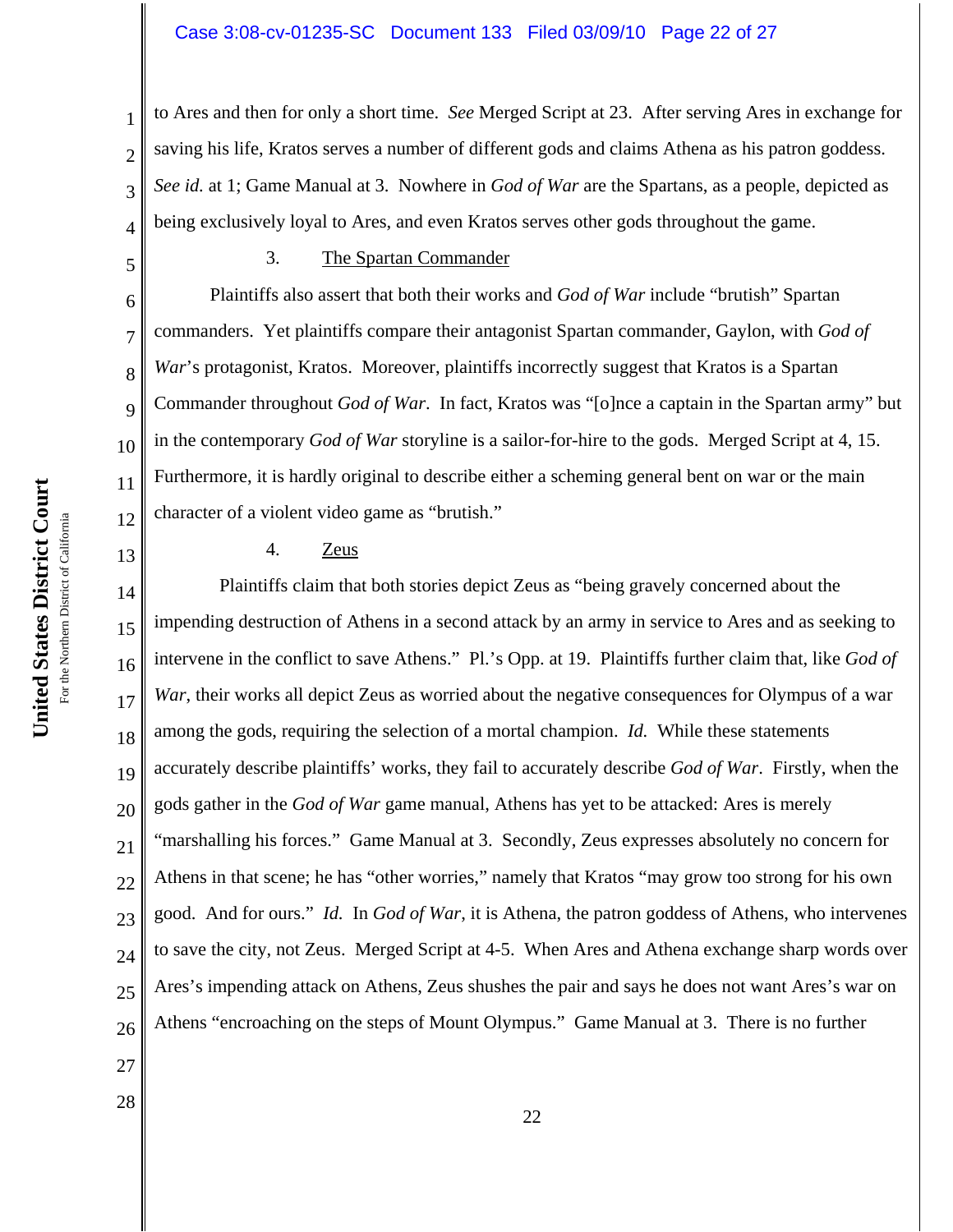discussion by Zeus in *God of War* about any negative consequences to Olympus. Thirdly, nowhere in *God of War* does Zeus choose a mortal champion.

H. Sequence of Events

10 There are also significant differences in the respective sequences of events in plaintiffs' works and *God of War*. Plaintiffs' works are all told in a linear, narrative fashion with scenes occurring one after another in logical sequence. The story in *God of War*, in contrast, jumps around repeatedly and is told largely through flashbacks. For instance, *God of War* opens with what will ultimately be the second-to-last scene; in this scene, Kratos jumps off a cliff. Before Kratos reaches the rocks below (and presumably his death), the story jumps three weeks into the past to depict Kratos battling a Hydra at Poseidon's behest. Merged Script at 1-2.

Plaintiffs' works begin with the Spartans attacking Athens, then retreating for the winter when repulsed by the city's forces. Olympiad at 4-12. The retreating army is visible in a pool of water on Mount Olympus. *Id.* at 12. The Spartan army returns the next year and attacks Athens while the Olympic Games are in progress in Sparta, but Athens is not conquered. *Id.* at 81, 104. According to the *God of War* game manual, Ares (not the Spartans) is preparing his forces to attack Athens (not retreating) when the gods meet to discuss Kratos. Game Manual at 3. Once the storyline begins in *God of War*, Ares is actively attacking Athens; he continues to do so for most of the game and has completed his conquest of the city when Kratos arrives to defeat him. Merged Script at 4, 32, 37.

20 21 22 23 24 25 26 27 Plaintiffs assert that in both stories "Athens is saved from destruction by a Spartan commander who was once loyal exclusively to Ares but renounces Ares in a climatic [sic] one-onone battle." Pl.'s Opp. at 23. This assertion is misleading in several ways. Firstly, Athens is not saved by *anyone* in *God of War*; the city is conquered and "lies in ruins" before Kratos fights Ares. Merged Script at 37. Secondly, Kratos is not a Spartan commander when he fights Ares. *Id*. at 4, 15. Thirdly, Kratos does not renounce Ares in one-on-one battle; although he rejected Ares in the past, the rejection occurred ten years before *God of War*'s action and involved no personal combat with the god. *Id.* at 1, 31. Fourthly, in "Theseus," the only one of plaintiffs' works in which a

1

2

3

4

5

6

7

8

9

11

12

13

14

15

16

17

18

19

28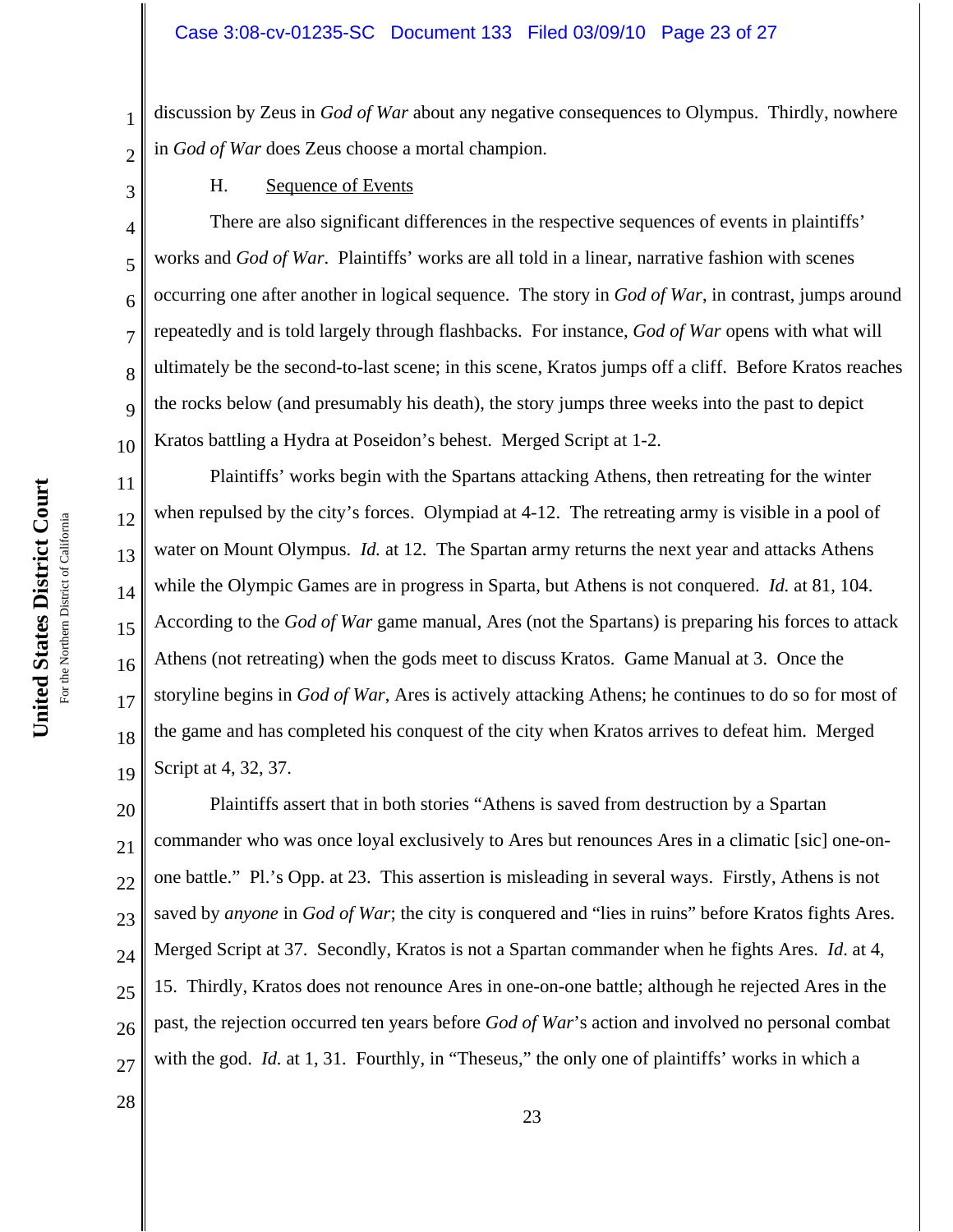## Case 3:08-cv-01235-SC Document 133 Filed 03/09/10 Page 24 of 27

Spartan leader betrays Ares to rescue Athens, no character is referred to as a Spartan "commander." While the work features a Spartan General and a Spartan Dictator, it is the previously silent Royal Guard Captain who decides that justice and freedom have too long been sacrificed in Ares's name, orders the guard to seize the Dictator, and later defeats the Spartan Colonel in one-on-one combat at Athens. Theseus at 6, 23-24, 42-43. Fifthly, the Royal Guard Captain speaks of the Dictator's affinity for Ares, but reveals no exclusive loyalty of his own to the god. *Id.* at 42. Sixthly, the adjective "clima[c]tic" is belied by the fact that the one-on-one battle with the Colonel is referenced only in the epilogue. *Id.* at 43.

9 10 11 Plaintiffs' other contentions regarding the stories' respective sequences of events are no more availing. To the extent that plaintiffs accurately portray similarities, those similarities refer to clichéd and unprotected elements.

### I. Summary

13 14 15 16 17 18 19 20 21 22 23 24 25 26 An examination of articulable similarities between the plot, themes, dialogue, mood, settings, pace, characters and sequence of events of *God of War* and plaintiffs' works reveals far less similarity than would be required to overcome summary judgment, even if plaintiffs had proven access. Plaintiffs have pointed to no persuasive similarity in dialogue or narration that would suggest actual copying. As in *Berkic v. Crichton*, 761 F.2d at 293, there is some degree of similarity between the plots at an extremely generalized level. Yet, as that court admonished, "No one can own the basic idea for a story. General plot ideas are not protected by copyright law; they remain forever the common property of artistic mankind." *Id.* This is particularly true when virtually all of the elements comprising plaintiffs' works are stock elements that have been used in literary and artistic works for years, if not millennia. As noted, the particular sequence in which an author strings a significant number of unprotectable elements can itself be a protectable element. *Metcalf*, 294 F.3d at 1074. Here, the sequences of elements, and the relationships between them, are entirely dissimilar.16 No reasonable trier of fact could conclude that *God of War* is substantially similar to any of plaintiffs' works.

27 III. Other Claims

28

1

2

3

4

5

6

7

8

12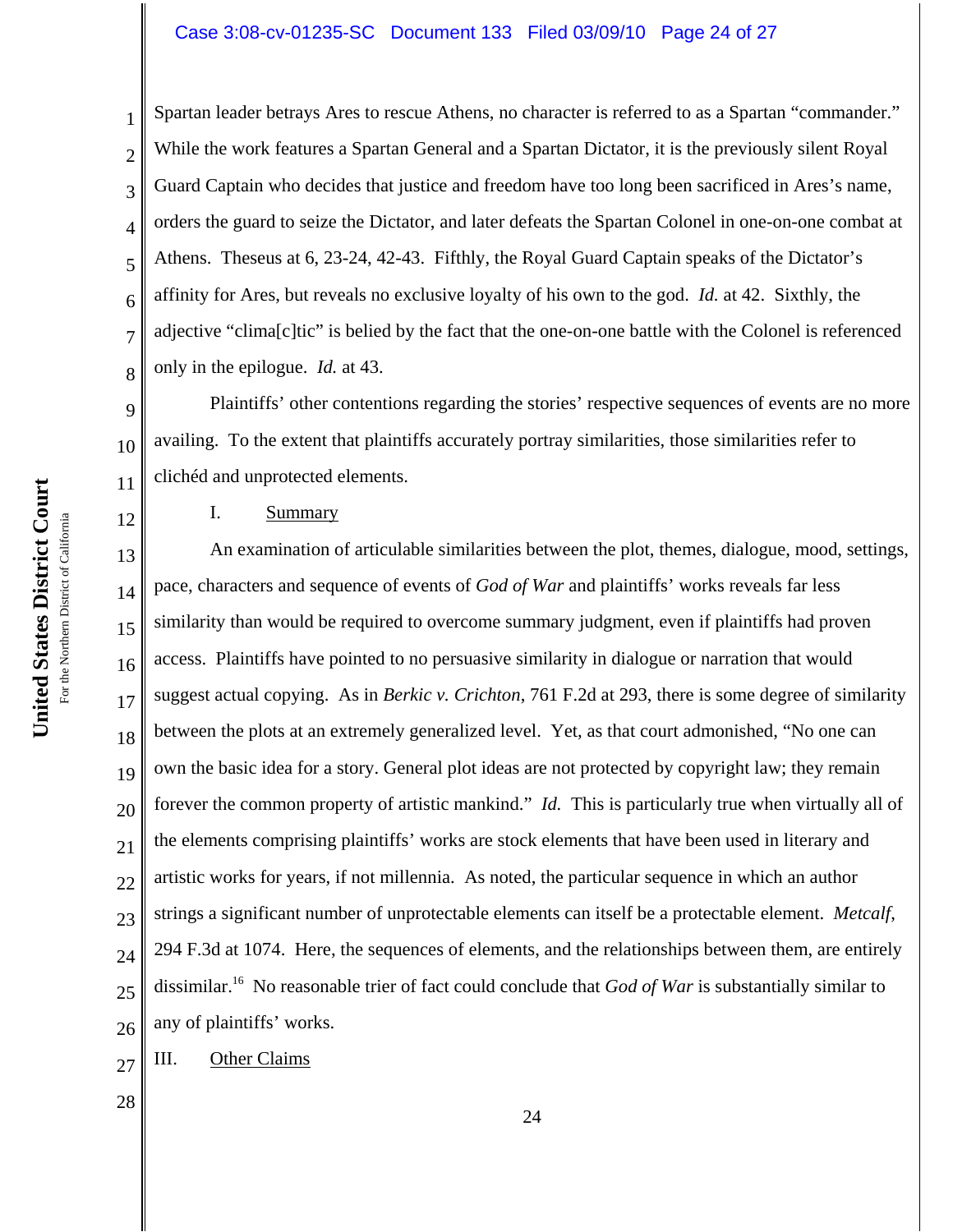### Case 3:08-cv-01235-SC Document 133 Filed 03/09/10 Page 25 of 27

2 3 4 5 6 7 Plaintiffs' contributory infringement claim falls with its infringement claim. As to the section 17200 claim, plaintiffs assert that "additional discovery will reveal evidence of unfair and unlawful business practices separate from and unrelated to infringement, and therefore, pursuant to Rule 56(f), [plaintiffs] do not believe their section 17200 claim should be deemed preempted." Pl.'s Opp. at 24 n.9. The complaint makes allegations pertaining only to copyright infringement. Any unfair business practice unrelated to infringement has not been pled and is purely hypothetical. Accordingly, the section 17200 claim must be dismissed.

### **CONCLUSION**

1

8

9

10

11

12

13

14

16

17

18

19

20

21

22

23

24

25

26

27

28

For the foregoing reasons, defendants' motion for summary judgment is GRANTED. Judgment shall be entered accordingly.

IT IS SO ORDERED.

15 Dated: March 5, 2010

MARILYN HALL PATEL United States District Court Judge Northern District of California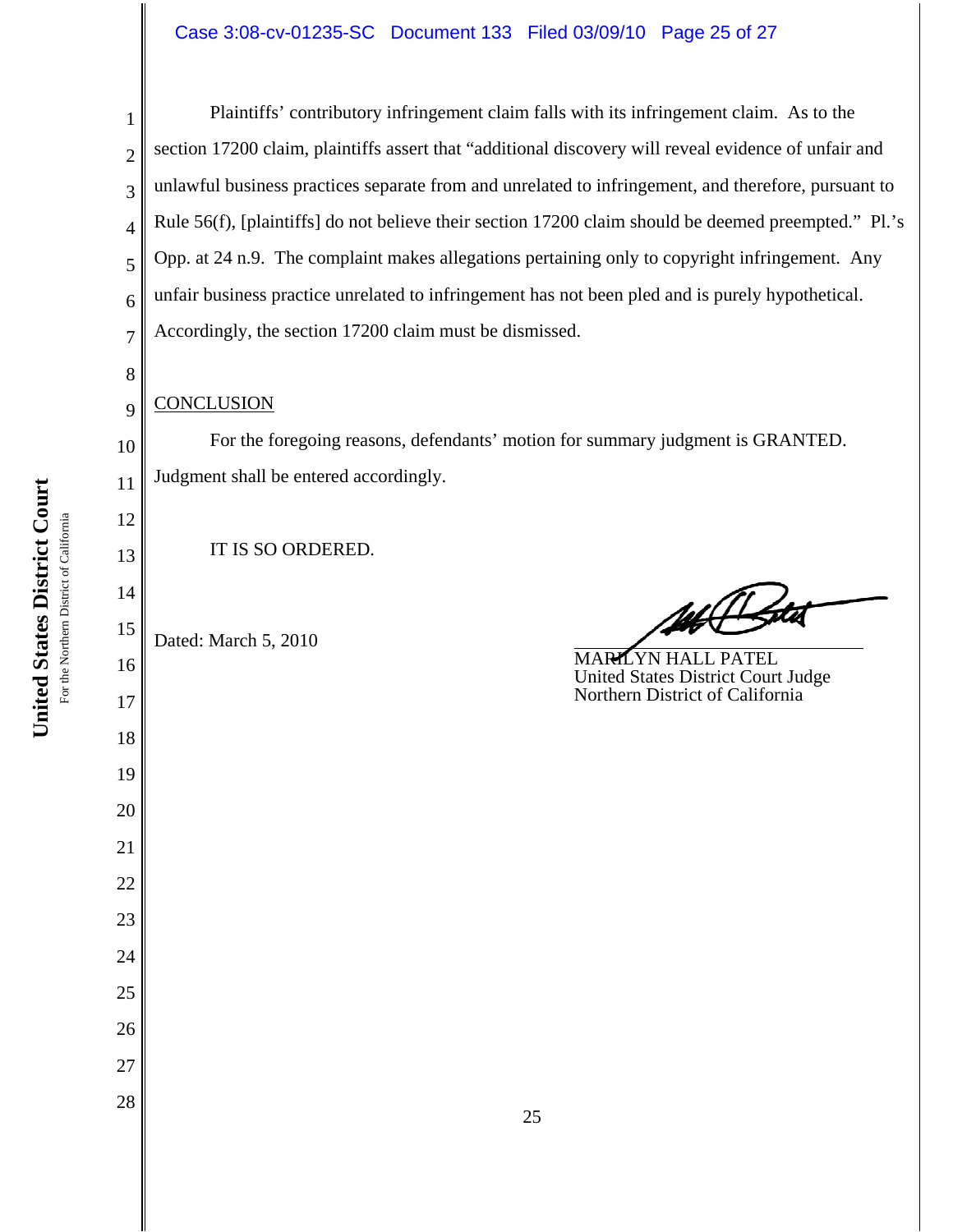|                        | Case 3:08-cv-01235-SC Document 133 Filed 03/09/10 Page 26 of 27                                                                                                                                                                                                                                                                                                                                                                                                                                                                                                                                                                                                                                                                                                                                                                                                                                                                                                                                                                                                                                                                                               |  |
|------------------------|---------------------------------------------------------------------------------------------------------------------------------------------------------------------------------------------------------------------------------------------------------------------------------------------------------------------------------------------------------------------------------------------------------------------------------------------------------------------------------------------------------------------------------------------------------------------------------------------------------------------------------------------------------------------------------------------------------------------------------------------------------------------------------------------------------------------------------------------------------------------------------------------------------------------------------------------------------------------------------------------------------------------------------------------------------------------------------------------------------------------------------------------------------------|--|
| 1                      | <b>ENDNOTES</b>                                                                                                                                                                                                                                                                                                                                                                                                                                                                                                                                                                                                                                                                                                                                                                                                                                                                                                                                                                                                                                                                                                                                               |  |
| 2                      | Plaintiff Jennifer Barrette-Herzog avers that she changed her name to Jennifer B. Dath in 2008.<br>1.<br>Docket No. $85 \text{ } \text{\ensuremath{\mathsf{I}}}\text{ } 3.$                                                                                                                                                                                                                                                                                                                                                                                                                                                                                                                                                                                                                                                                                                                                                                                                                                                                                                                                                                                   |  |
| 3<br>4                 | Along with defendant Jaffe, Marianne Krawczyk, Alexander Stein and Keith Fay have been<br>credited with writing <i>God of War</i> . Becker Dec. 17.                                                                                                                                                                                                                                                                                                                                                                                                                                                                                                                                                                                                                                                                                                                                                                                                                                                                                                                                                                                                           |  |
| 5<br>6                 | The accused work is the God of War video game itself. The "merged script" is a script for the<br>3.<br>video game containing all dialogue as well as background notes, and it has been extensively cited by<br>both parties.                                                                                                                                                                                                                                                                                                                                                                                                                                                                                                                                                                                                                                                                                                                                                                                                                                                                                                                                  |  |
| $\overline{7}$         | There is no challenge to the authenticity of the Hamilton excerpts, and the court establishes the<br>4.<br>authority of the treatise by judicial notice.                                                                                                                                                                                                                                                                                                                                                                                                                                                                                                                                                                                                                                                                                                                                                                                                                                                                                                                                                                                                      |  |
| 8<br>$\mathbf Q$<br>10 | 5.<br>The court does not intend to disapprove generally of the use of charts in briefing where such use<br>would be helpful and appropriate. A well-designed chart can be extremely helpful in clarifying the<br>relationships among complex issues, and attorneys should not be discouraged from including such. The<br>guidelines concerning lengths of briefs must be followed, however.                                                                                                                                                                                                                                                                                                                                                                                                                                                                                                                                                                                                                                                                                                                                                                   |  |
| 11<br>12<br>13         | Plaintiffs stated at oral argument that some dissimilarities between plaintiffs' works and God of<br>6.<br>War could arise merely because the latter is a video game rather than a movie script, even if the latter<br>were copied from the former. The characteristics of the respective media in which the works are<br>embodied are noted below as appropriate. The court finds that the differences in the media do not<br>account for the marked dissimilarities between plaintiffs' works and God of War.                                                                                                                                                                                                                                                                                                                                                                                                                                                                                                                                                                                                                                               |  |
| 14<br>15               | At various points in the analysis below the court points out when similarities are general plot<br>7.<br>ideas or other elements not protected under the copyright laws. Because the dissimilarity of plaintiffs'<br>works to God of War is not a close question, it is unnecessary to set out an exhaustive filtering analysis.                                                                                                                                                                                                                                                                                                                                                                                                                                                                                                                                                                                                                                                                                                                                                                                                                              |  |
| 16                     | References to the two "stories" in this discussion denote comparisons between God of War and<br>8.<br>plaintiffs' works as a whole.                                                                                                                                                                                                                                                                                                                                                                                                                                                                                                                                                                                                                                                                                                                                                                                                                                                                                                                                                                                                                           |  |
| 17 <sup>1</sup><br>18  | Plaintiffs do not claim that looking through a pool of water is itself a protectable element. See<br>9.<br>Docket No. 78 at 6:3-4.                                                                                                                                                                                                                                                                                                                                                                                                                                                                                                                                                                                                                                                                                                                                                                                                                                                                                                                                                                                                                            |  |
| 19                     | 10.<br>There is no dialogue in the "Theseus" and "Owen" treatments.                                                                                                                                                                                                                                                                                                                                                                                                                                                                                                                                                                                                                                                                                                                                                                                                                                                                                                                                                                                                                                                                                           |  |
| 20                     | Mount Olympus is not described in "Theseus" or "Owen." See Theseus at 9; Owen at 9.<br>11.                                                                                                                                                                                                                                                                                                                                                                                                                                                                                                                                                                                                                                                                                                                                                                                                                                                                                                                                                                                                                                                                    |  |
| 21                     | Plaintiffs also allege defendants developed the map included in God of War by copying the map<br>12.<br>drawn by Dath. This claim is wholly without merit. There is precisely one element with any similarity:                                                                                                                                                                                                                                                                                                                                                                                                                                                                                                                                                                                                                                                                                                                                                                                                                                                                                                                                                |  |
| 22                     | the "Meadow of Lost Souls"/"Desert of Lost Souls" element. Defendants' expert Martin testifies that<br>the story of sirens in a Desert of Lost Souls is derived from old Argonautic tales as re-packaged by<br>Apollonius of Rhodes in the third century B.C. See Docket No. 47-1 (Martin Report). Plaintiffs' expert<br>Bulloch does not contradict this testimony in his point-by-point reply to the Martin Report. See Docket<br>No. 76 (Bulloch Dec.). Aside from that element, there is literally nothing else substantially similar<br>about the maps other than the use of trees and mountains. The Dath map is of an island; the God of War<br>map is not. Prominent in the Dath map are large rivers; the God of War map has none. The features<br>noted on the Dath map are a "Tunnel to the Underworld," a "Fiery Lake," "Poppy Fields," "Blackened<br>Cliffs," a "3 Headed Dog," a "Bottomless Valley," and "Bent Tree Port." The God of War map has<br>none of these features. The God of War includes several real and fictional locations, e.g., Athens, the<br>Aegean Sea, Olympus, and "Zeus Moutain," none of which appear on the Dath map. |  |
| 23                     |                                                                                                                                                                                                                                                                                                                                                                                                                                                                                                                                                                                                                                                                                                                                                                                                                                                                                                                                                                                                                                                                                                                                                               |  |
| 24                     |                                                                                                                                                                                                                                                                                                                                                                                                                                                                                                                                                                                                                                                                                                                                                                                                                                                                                                                                                                                                                                                                                                                                                               |  |
| 25<br>26               |                                                                                                                                                                                                                                                                                                                                                                                                                                                                                                                                                                                                                                                                                                                                                                                                                                                                                                                                                                                                                                                                                                                                                               |  |
| 27                     |                                                                                                                                                                                                                                                                                                                                                                                                                                                                                                                                                                                                                                                                                                                                                                                                                                                                                                                                                                                                                                                                                                                                                               |  |
| 28                     | 26                                                                                                                                                                                                                                                                                                                                                                                                                                                                                                                                                                                                                                                                                                                                                                                                                                                                                                                                                                                                                                                                                                                                                            |  |

United States District Court **United States District Court** For the Northern District of California For the Northern District of California